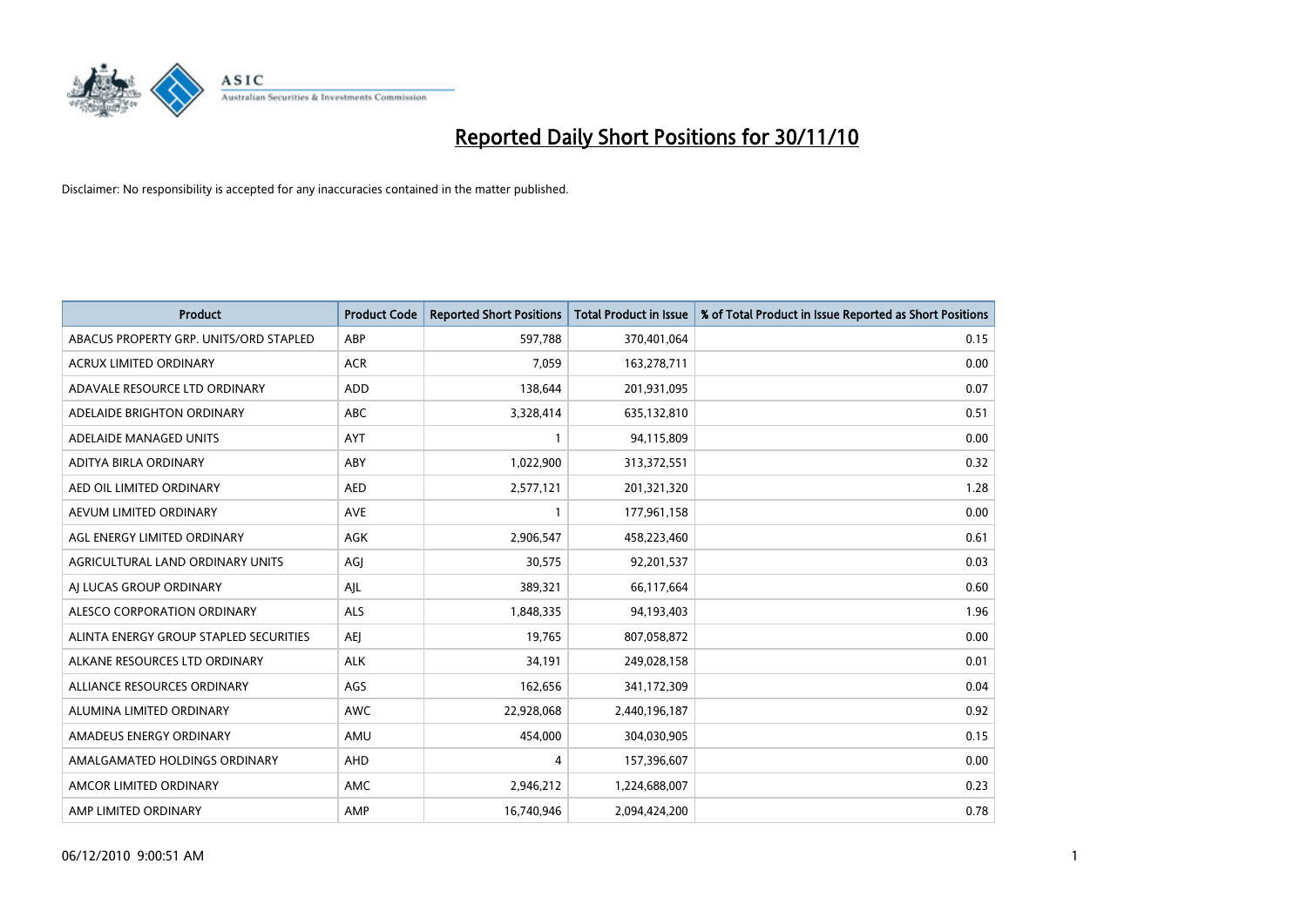

| <b>Product</b>                          | <b>Product Code</b> | <b>Reported Short Positions</b> | Total Product in Issue | % of Total Product in Issue Reported as Short Positions |
|-----------------------------------------|---------------------|---------------------------------|------------------------|---------------------------------------------------------|
| AMPELLA MINING ORDINARY                 | <b>AMX</b>          | 799,594                         | 200,225,108            | 0.40                                                    |
| ANDEAN RESOURCES LTD ORDINARY           | <b>AND</b>          | 288,782                         | 549,122,588            | 0.04                                                    |
| ANSELL LIMITED ORDINARY                 | <b>ANN</b>          | 1,912,061                       | 132,986,402            | 1.44                                                    |
| ANTARES ENERGY LTD ORDINARY             | <b>AZZ</b>          | 119,732                         | 299,333,110            | 0.04                                                    |
| ANZ BANKING GRP LTD ORDINARY            | <b>ANZ</b>          | 6,393,164                       | 2,561,358,456          | 0.23                                                    |
| APA GROUP STAPLED SECURITIES            | <b>APA</b>          | 5,727,375                       | 551,689,118            | 1.05                                                    |
| APEX MINERALS NL ORDINARY               | <b>AXM</b>          | 885,146                         | 3,567,819,915          | 0.02                                                    |
| APN EUROPEAN RETAIL UNITS STAPLED SEC.  | <b>AEZ</b>          | 11,832                          | 544,910,660            | 0.00                                                    |
| APN NEWS & MEDIA ORDINARY               | <b>APN</b>          | 13,274,621                      | 606,084,019            | 2.19                                                    |
| APOLLO GAS LIMITED ORDINARY             | <b>AZO</b>          | 374,650                         | 90,400,136             | 0.41                                                    |
| AQUARIUS PLATINUM. ORDINARY             | <b>AQP</b>          | 4,178,354                       | 463,241,295            | 0.90                                                    |
| AQUILA RESOURCES ORDINARY               | <b>AQA</b>          | 1,198,501                       | 322,862,186            | 0.35                                                    |
| ARAFURA RESOURCE LTD ORDINARY           | <b>ARU</b>          | 6,001,318                       | 334,995,342            | 1.77                                                    |
| ARB CORPORATION ORDINARY                | <b>ARP</b>          | 105,353                         | 72,481,302             | 0.14                                                    |
| ARDENT LEISURE GROUP STAPLED SECURITIES | AAD                 | 1,713,278                       | 312,836,274            | 0.55                                                    |
| ARISTOCRAT LEISURE ORDINARY             | <b>ALL</b>          | 22,857,381                      | 533,983,910            | 4.30                                                    |
| ASCIANO LIMITED ORDINARY                | <b>AIO</b>          | 10,028,450                      | 2,926,103,883          | 0.36                                                    |
| ASG GROUP LIMITED ORDINARY              | <b>ASZ</b>          | 104,259                         | 156,064,384            | 0.06                                                    |
| ASPEN GROUP ORD/UNITS STAPLED           | APZ                 | 1,191,458                       | 588,269,075            | 0.19                                                    |
| ASTON RES LTD ORDINARY                  | <b>AZT</b>          | 36,120                          | 204,527,604            | 0.02                                                    |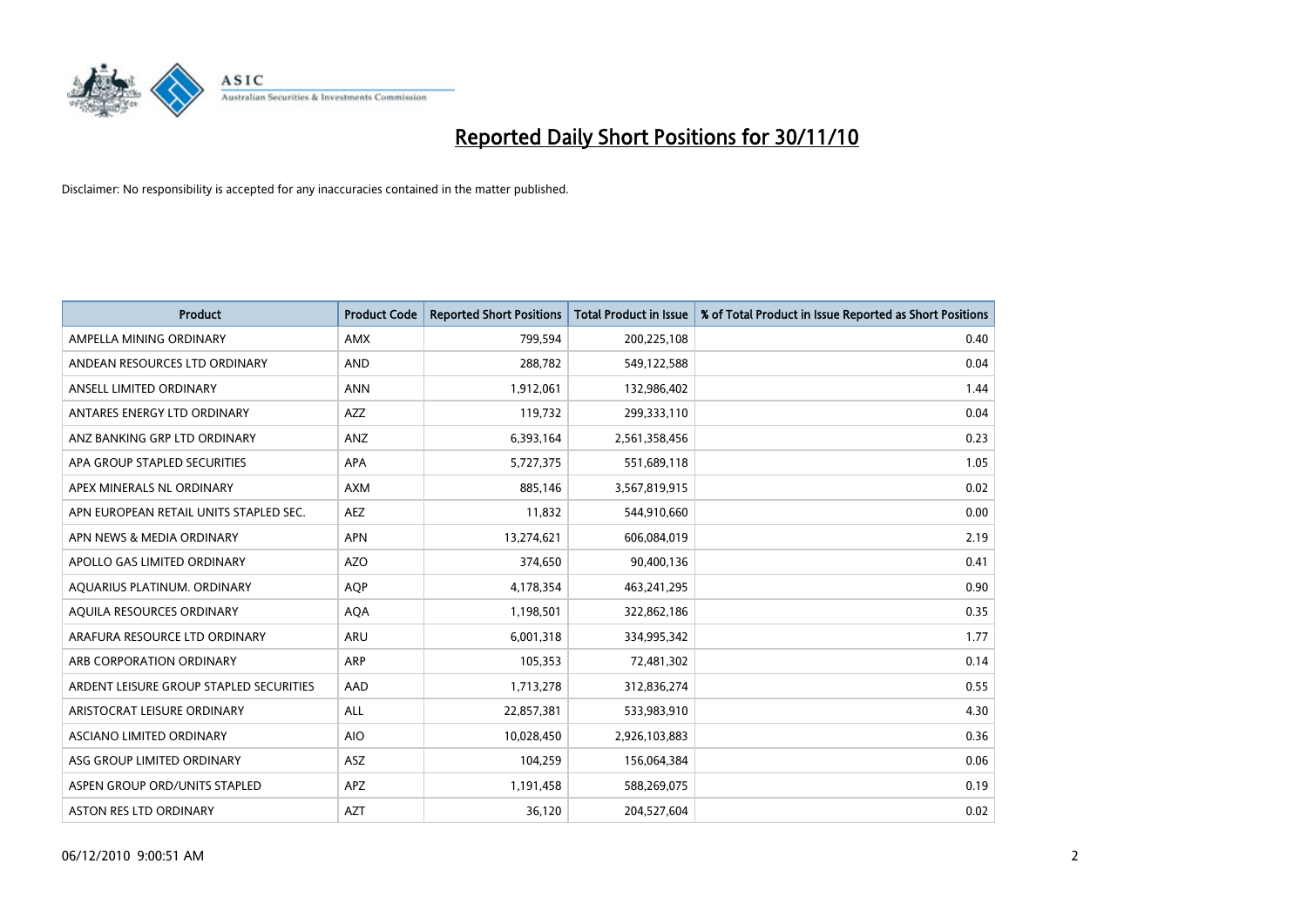

| <b>Product</b>                          | <b>Product Code</b> | <b>Reported Short Positions</b> | Total Product in Issue | % of Total Product in Issue Reported as Short Positions |
|-----------------------------------------|---------------------|---------------------------------|------------------------|---------------------------------------------------------|
| ASTRO JAP PROP GROUP STAPLED SECURITIES | AJA                 | 930,168                         | 508,212,161            | 0.18                                                    |
| ASX LIMITED ORDINARY                    | <b>ASX</b>          | 1,329,728                       | 175,136,729            | 0.77                                                    |
| ATLANTIC LIMITED ORDINARY               | ATI                 | 190,991                         | 107,914,290            | 0.17                                                    |
| ATLAS IRON LIMITED ORDINARY             | <b>AGO</b>          | 6,001,282                       | 546,807,119            | 1.10                                                    |
| AUCKLAND INTERNATION ORDINARY           | AIA                 | 121,987                         | 1,317,998,787          | 0.01                                                    |
| <b>AURORA OIL &amp; GAS ORDINARY</b>    | <b>AUT</b>          | 244,271                         | 334,365,342            | 0.06                                                    |
| AUSDRILL LIMITED ORDINARY               | <b>ASL</b>          | 94.409                          | 262,467,242            | 0.03                                                    |
| AUSENCO LIMITED ORDINARY                | <b>AAX</b>          | 4,778,018                       | 122,427,576            | 3.88                                                    |
| AUSTAL LIMITED ORDINARY                 | ASB                 | 165,726                         | 188,069,638            | 0.08                                                    |
| <b>AUSTAR UNITED ORDINARY</b>           | <b>AUN</b>          | 15,871,339                      | 1,271,357,418          | 1.25                                                    |
| AUSTBROKERS HOLDINGS ORDINARY           | <b>AUB</b>          | 2                               | 54,339,433             | 0.00                                                    |
| AUSTEREO GROUP LTD. ORDINARY            | <b>AEO</b>          | 11,695                          | 344,783,708            | 0.00                                                    |
| AUSTIN ENGINEERING ORDINARY             | <b>ANG</b>          | 4.348                           | 71,364,403             | 0.00                                                    |
| <b>AUSTRALAND ASSETS ASSETS</b>         | <b>AAZPB</b>        | 1.168                           | 2,750,000              | 0.04                                                    |
| AUSTRALAND PROPERTY STAPLED SECURITY    | <b>ALZ</b>          | 725,834                         | 576,837,197            | 0.12                                                    |
| AUSTRALIAN AGRICULT, ORDINARY           | <b>AAC</b>          | 1,792,542                       | 264,264,459            | 0.66                                                    |
| <b>AUSTRALIAN EDUCATION UNITS</b>       | <b>AEU</b>          | 625,000                         | 134,973,383            | 0.46                                                    |
| AUSTRALIAN INFRASTR. UNITS/ORDINARY     | <b>AIX</b>          | 363,631                         | 620,733,944            | 0.05                                                    |
| AUSTRALIAN PHARM, ORDINARY              | API                 | 1,032,619                       | 488,115,883            | 0.20                                                    |
| AUTOMOTIVE HOLDINGS ORDINARY            | <b>AHE</b>          | 297,465                         | 226,387,577            | 0.13                                                    |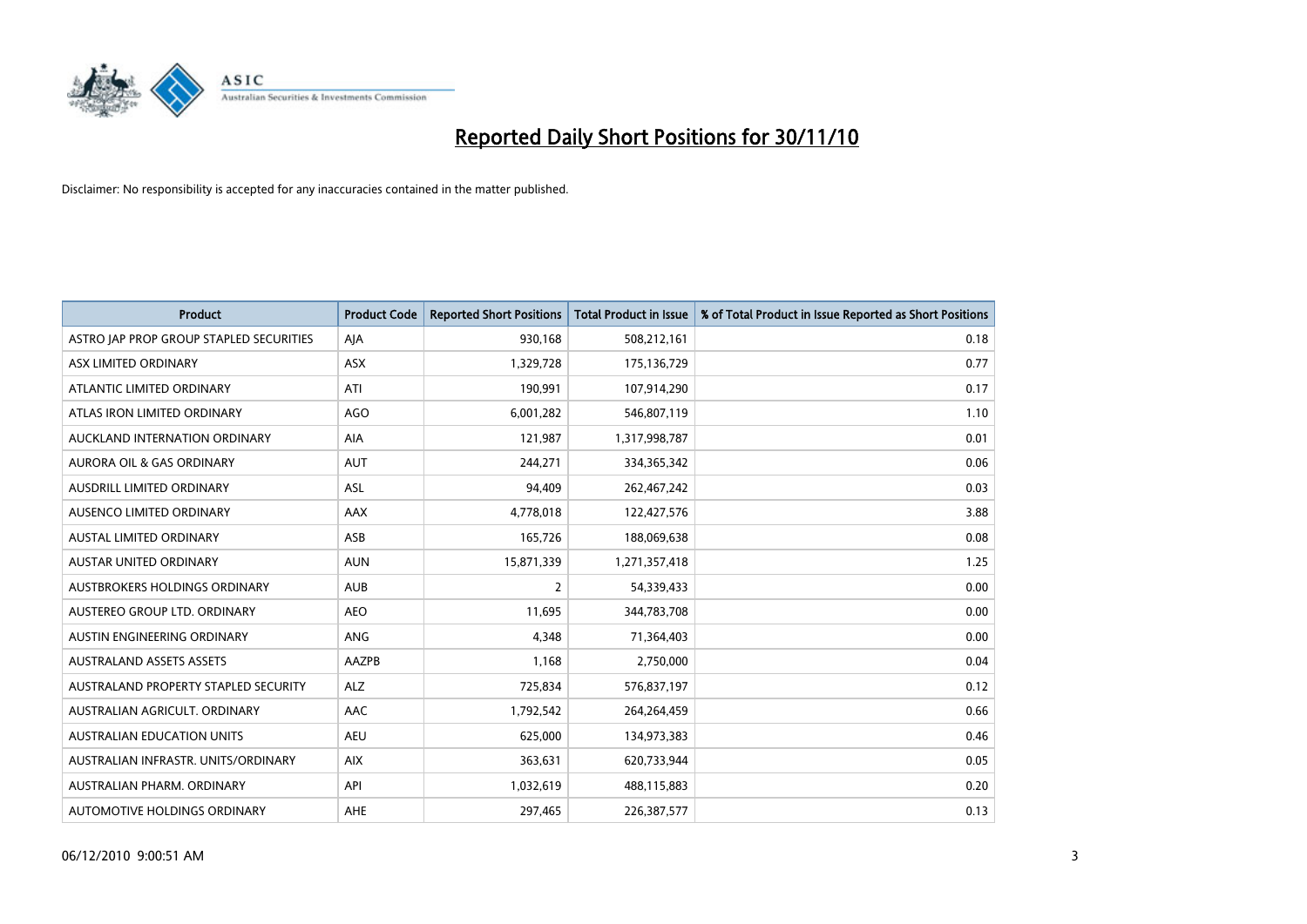

| <b>Product</b>                       | <b>Product Code</b> | <b>Reported Short Positions</b> | <b>Total Product in Issue</b> | % of Total Product in Issue Reported as Short Positions |
|--------------------------------------|---------------------|---------------------------------|-------------------------------|---------------------------------------------------------|
| AVEXA LIMITED ORDINARY               | <b>AVX</b>          | 243,657                         | 847,688,779                   | 0.03                                                    |
| AVOCA RESOURCES ORDINARY             | <b>AVO</b>          | 197,374                         | 302,379,660                   | 0.06                                                    |
| AWB LIMITED ORDINARY                 | <b>AWB</b>          | 4,620,236                       | 824,281,667                   | 0.56                                                    |
| AWE LIMITED ORDINARY                 | <b>AWE</b>          | 4,832,700                       | 521,871,941                   | 0.93                                                    |
| AXA ASIA PACIFIC ORDINARY            | <b>AXA</b>          | 1,205,645                       | 2,067,095,545                 | 0.05                                                    |
| AZUMAH RESOURCES ORDINARY            | <b>AZM</b>          | 2,272                           | 221,946,055                   | 0.00                                                    |
| BANK OF QUEENSLAND. ORDINARY         | <b>BOQ</b>          | 1,927,153                       | 220,044,823                   | 0.85                                                    |
| <b>BANNERMAN RESOURCES ORDINARY</b>  | <b>BMN</b>          | 169,844                         | 201,710,934                   | 0.09                                                    |
| <b>BASS STRAIT OIL CO ORDINARY</b>   | <b>BAS</b>          | 1,482                           | 291,030,250                   | 0.00                                                    |
| <b>BATHURST RESOURCES ORDINARY</b>   | <b>BTU</b>          | 3,220,453                       | 605,938,372                   | 0.53                                                    |
| <b>BAUXITE RESOURCE LTD ORDINARY</b> | <b>BAU</b>          | 35,697                          | 234,379,896                   | 0.02                                                    |
| <b>BC IRON LIMITED ORDINARY</b>      | <b>BCI</b>          | 21,500                          | 88,561,000                    | 0.02                                                    |
| <b>BEACH ENERGY LIMITED ORDINARY</b> | <b>BPT</b>          | 4,027,194                       | 1,098,548,140                 | 0.35                                                    |
| BENDIGO AND ADELAIDE ORDINARY        | <b>BEN</b>          | 4,257,861                       | 357,572,785                   | 1.19                                                    |
| BERKELEY RESOURCES ORDINARY          | <b>BKY</b>          | 443,457                         | 141,643,687                   | 0.30                                                    |
| BHP BILLITON LIMITED ORDINARY        | <b>BHP</b>          | 20,296,655                      | 3,356,081,497                 | 0.58                                                    |
| <b>BILLABONG ORDINARY</b>            | <b>BBG</b>          | 9,024,935                       | 253,613,826                   | 3.52                                                    |
| <b>BIOTA HOLDINGS ORDINARY</b>       | <b>BTA</b>          | 1,693,525                       | 180,691,377                   | 0.94                                                    |
| <b>BISALLOY STEEL ORDINARY</b>       | <b>BIS</b>          | 84,480                          | 216,455,965                   | 0.04                                                    |
| BKI INVESTMENT LTD ORDINARY          | BKI                 | 508                             | 420,919,092                   | 0.00                                                    |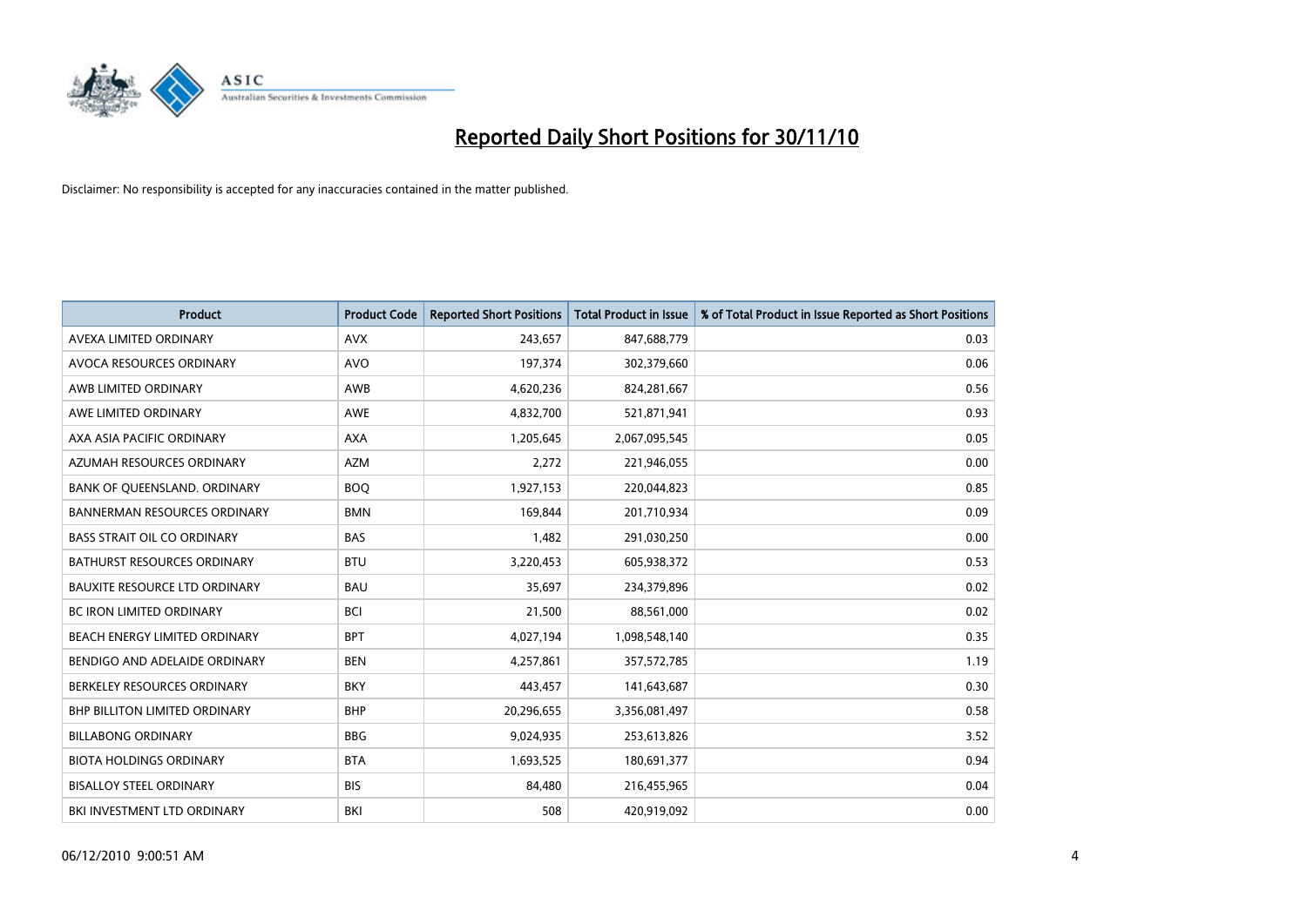

| <b>Product</b>                           | <b>Product Code</b> | <b>Reported Short Positions</b> | <b>Total Product in Issue</b> | % of Total Product in Issue Reported as Short Positions |
|------------------------------------------|---------------------|---------------------------------|-------------------------------|---------------------------------------------------------|
| <b>BLACKTHORN RESOURCES ORDINARY</b>     | <b>BTR</b>          | 35,848                          | 106,885,300                   | 0.03                                                    |
| BLUESCOPE STEEL LTD ORDINARY             | <b>BSL</b>          | 13,655,393                      | 1,842,207,385                 | 0.74                                                    |
| <b>BOART LONGYEAR ORDINARY</b>           | <b>BLY</b>          | 3,737,128                       | 461, 163, 412                 | 0.81                                                    |
| <b>BOOM LOGISTICS ORDINARY</b>           | <b>BOL</b>          | 337,999                         | 461,500,712                   | 0.07                                                    |
| <b>BORAL LIMITED, ORDINARY</b>           | <b>BLD</b>          | 22,380,108                      | 724,369,392                   | 3.11                                                    |
| BOTSWANA METALS LTD ORDINARY             | <b>BML</b>          | 7,000                           | 106,087,760                   | 0.01                                                    |
| <b>BOW ENERGY LIMITED ORDINARY</b>       | <b>BOW</b>          | 571,942                         | 322,927,187                   | 0.17                                                    |
| <b>BRADKEN LIMITED ORDINARY</b>          | <b>BKN</b>          | 463,106                         | 139,639,929                   | 0.32                                                    |
| <b>BRAMBLES LIMITED ORDINARY</b>         | <b>BXB</b>          | 10,195,514                      | 1,434,447,104                 | 0.67                                                    |
| <b>BREVILLE GROUP LTD ORDINARY</b>       | <b>BRG</b>          | 2,740                           | 129,615,322                   | 0.00                                                    |
| <b>BRICKWORKS LIMITED ORDINARY</b>       | <b>BKW</b>          | 23,547                          | 147,567,333                   | 0.01                                                    |
| <b>BROCKMAN RESOURCES ORDINARY</b>       | <b>BRM</b>          | 184,089                         | 142,963,151                   | 0.13                                                    |
| BT INVESTMENT MNGMNT ORDINARY            | <b>BTT</b>          | 1,688                           | 160,000,000                   | 0.00                                                    |
| <b>BUNNINGS WAREHOUSE ORDINARY UNITS</b> | <b>BWP</b>          | 532,285                         | 427,042,646                   | 0.12                                                    |
| <b>BUREY GOLD LIMITED ORDINARY</b>       | <b>BYR</b>          | 80,066                          | 238,685,017                   | 0.03                                                    |
| <b>BURU ENERGY ORDINARY</b>              | <b>BRU</b>          | 171,612                         | 182,780,549                   | 0.09                                                    |
| <b>CABCHARGE AUSTRALIA ORDINARY</b>      | CAB                 | 973,166                         | 120,437,014                   | 0.80                                                    |
| CALTEX AUSTRALIA ORDINARY                | <b>CTX</b>          | 6,063,279                       | 270,000,000                   | 2.23                                                    |
| CAMPBELL BROTHERS ORDINARY               | CPB                 | 98,671                          | 66,959,593                    | 0.16                                                    |
| CAPE LAMBERT RES LTD ORDINARY            | <b>CFE</b>          | 2,213,961                       | 593,166,467                   | 0.37                                                    |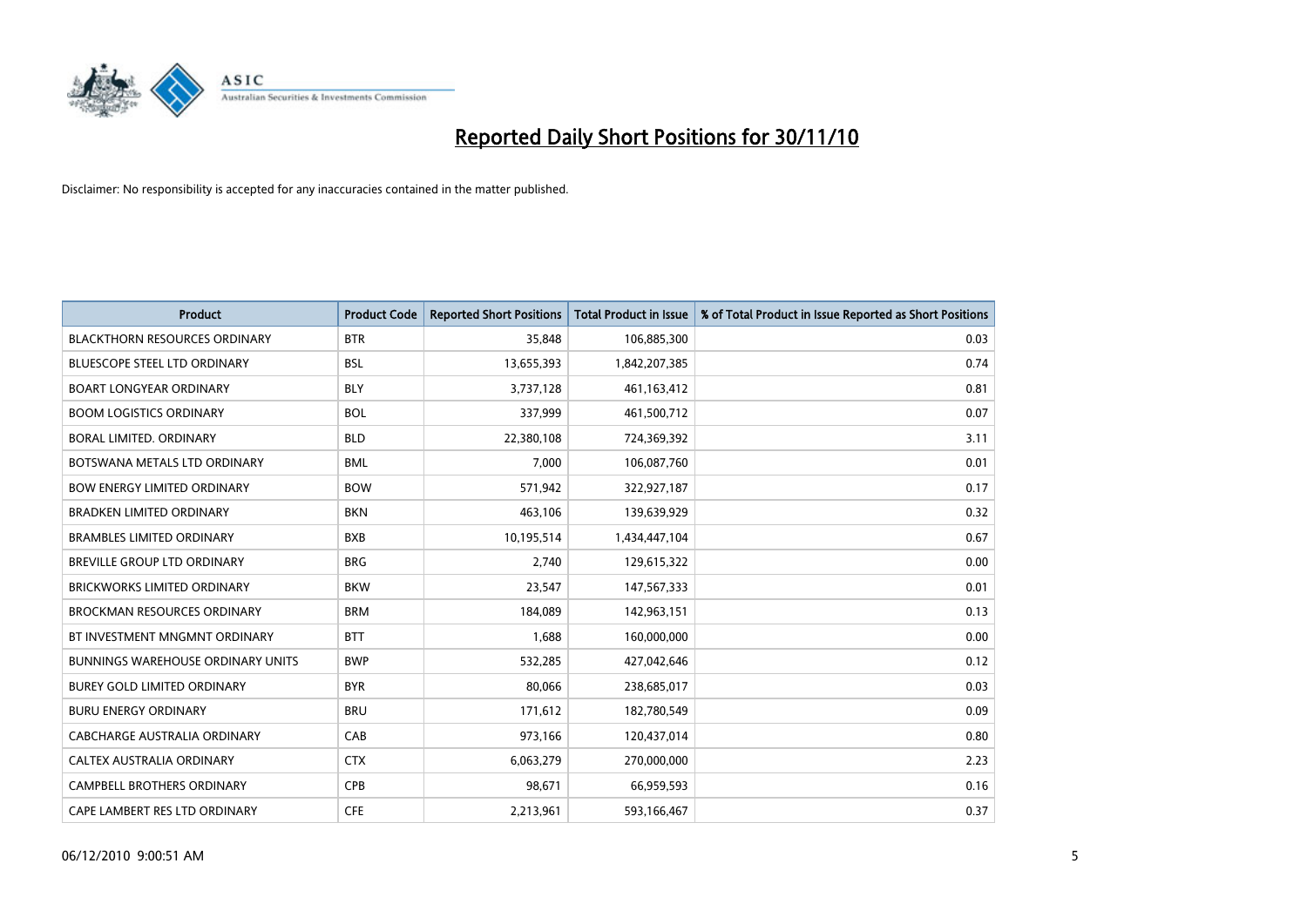

| <b>Product</b>                                | <b>Product Code</b> | <b>Reported Short Positions</b> | <b>Total Product in Issue</b> | % of Total Product in Issue Reported as Short Positions |
|-----------------------------------------------|---------------------|---------------------------------|-------------------------------|---------------------------------------------------------|
| <b>CARBON ENERGY ORDINARY</b>                 | <b>CNX</b>          | 446,729                         | 609,747,650                   | 0.07                                                    |
| <b>CARDNO LIMITED ORDINARY</b>                | CDD                 | 15,395                          | 105,797,439                   | 0.01                                                    |
| CARNARVON PETROLEUM ORDINARY                  | <b>CVN</b>          | 956,044                         | 686,759,634                   | 0.13                                                    |
| CARNEGIE WAVE ENERGY ORDINARY                 | <b>CWE</b>          | 83,000                          | 565,237,627                   | 0.01                                                    |
| <b>CARPATHIAN RESOURCES ORDINARY</b>          | <b>CPN</b>          | 75.000                          | 265,533,501                   | 0.03                                                    |
| CARPENTARIA EXP. LTD ORDINARY                 | CAP                 | 10,837                          | 94,171,301                    | 0.01                                                    |
| CARSALES.COM LTD ORDINARY                     | <b>CRZ</b>          | 2,360,034                       | 232,750,800                   | 1.02                                                    |
| CASH CONVERTERS ORD/DIV ACCESS                | CCV                 | 147,091                         | 379,761,025                   | 0.03                                                    |
| <b>CASPIAN OIL &amp; GAS ORDINARY</b>         | <b>CIG</b>          | 50,000                          | 1,331,500,513                 | 0.00                                                    |
| CATALPA RESOURCES ORDINARY                    | CAH                 | 119,870                         | 162,831,088                   | 0.07                                                    |
| <b>CEC GROUP LIMITED ORDINARY</b>             | <b>CEG</b>          | 1,750                           | 79,662,662                    | 0.00                                                    |
| <b>CELLNET GROUP ORDINARY</b>                 | <b>CLT</b>          | 1,342                           | 69,875,723                    | 0.00                                                    |
| <b>CENTENNIAL COAL ORDINARY</b>               | CEY                 | 419,037                         | 395,126,381                   | 0.11                                                    |
| CENTRAL PETROLEUM ORDINARY                    | <b>CTP</b>          | 11,455                          | 982,298,842                   | 0.00                                                    |
| CENTRO PROPERTIES UNITS/ORD STAPLED           | <b>CNP</b>          | 666,117                         | 972,414,514                   | 0.07                                                    |
| <b>CENTRO RETAIL GROUP STAPLED SECURITIES</b> | <b>CER</b>          | 706,828                         | 2,286,399,424                 | 0.02                                                    |
| <b>CERAMIC FUEL CELLS ORDINARY</b>            | CFU                 | 140,326                         | 1,200,679,566                 | 0.01                                                    |
| CFS RETAIL PROPERTY UNITS                     | <b>CFX</b>          | 31,329,106                      | 2,825,628,530                 | 1.10                                                    |
| <b>CHALICE GOLD MINES ORDINARY</b>            | <b>CHN</b>          | 94,500                          | 211,455,886                   | 0.04                                                    |
| <b>CHALLENGER DIV.PRO. STAPLED UNITS</b>      | <b>CDI</b>          | 81,993                          | 913,426,007                   | 0.00                                                    |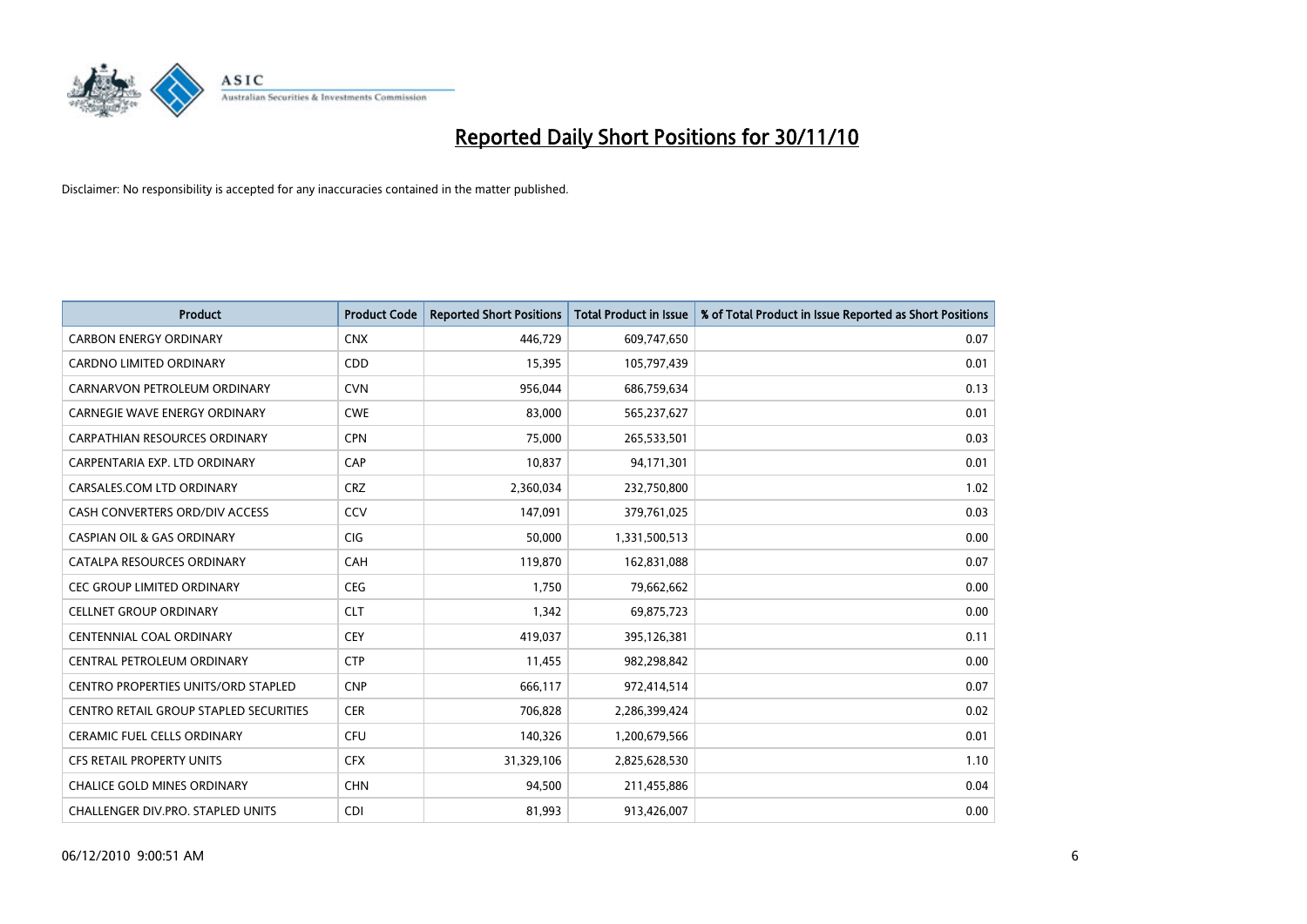

| <b>Product</b>                           | <b>Product Code</b> | <b>Reported Short Positions</b> | <b>Total Product in Issue</b> | % of Total Product in Issue Reported as Short Positions |
|------------------------------------------|---------------------|---------------------------------|-------------------------------|---------------------------------------------------------|
| <b>CHALLENGER INFRAST, STAPLED UNITS</b> | <b>CIF</b>          | 36,799                          | 316,223,785                   | 0.01                                                    |
| CHALLENGER LIMITED ORDINARY              | CGF                 | 6,741,964                       | 502,403,359                   | 1.34                                                    |
| <b>CHANDLER MACLEOD LTD ORDINARY</b>     | <b>CMG</b>          | 11,970                          | 422,031,685                   | 0.00                                                    |
| CHARTER HALL GROUP STAPLED US PROHIBIT.  | CHC                 | 710,086                         | 306,341,814                   | 0.23                                                    |
| <b>CHARTER HALL OFFICE UNIT</b>          | COO                 | 401,693                         | 493,319,730                   | 0.08                                                    |
| <b>CHARTER HALL RETAIL UNITS</b>         | <b>COR</b>          | 117,128                         | 305,810,723                   | 0.03                                                    |
| CHEMGENEX PHARMACEUT ORDINARY            | <b>CXS</b>          | 195,195                         | 283,348,870                   | 0.07                                                    |
| CITADEL RESOURCE GRP ORDINARY            | CGG                 | 1,610,919                       | 2,367,666,467                 | 0.06                                                    |
| CITIGOLD CORP LTD ORDINARY               | <b>CTO</b>          | 2,070,886                       | 964,512,301                   | 0.21                                                    |
| CLINUVEL PHARMACEUT, ORDINARY            | <b>CUV</b>          | 4,127                           | 30,344,956                    | 0.01                                                    |
| <b>CLOUGH LIMITED ORDINARY</b>           | <b>CLO</b>          | 424,696                         | 770,906,269                   | 0.05                                                    |
| <b>COAL &amp; ALLIED ORDINARY</b>        | <b>CNA</b>          | 9,354                           | 86,584,735                    | 0.01                                                    |
| COAL OF AFRICA LTD ORDINARY              | <b>CZA</b>          | 1,205,846                       | 530,514,663                   | 0.22                                                    |
| <b>COALSPUR MINES LTD ORDINARY</b>       | <b>CPL</b>          | 2,341,516                       | 482,857,575                   | 0.48                                                    |
| COCA-COLA AMATIL ORDINARY                | <b>CCL</b>          | 3,659,525                       | 755,998,717                   | 0.47                                                    |
| <b>COCHLEAR LIMITED ORDINARY</b>         | <b>COH</b>          | 1,007,287                       | 56,666,632                    | 1.75                                                    |
| COCKATOO COAL ORDINARY                   | <b>COK</b>          | 1,823,338                       | 970,036,951                   | 0.18                                                    |
| COEUR D'ALENE MINES. CDI 1:1             | <b>CXC</b>          | 1,000                           | 3,255,019                     | 0.03                                                    |
| <b>COFFEY INTERNATIONAL ORDINARY</b>     | COF                 | 84,284                          | 130,211,293                   | 0.06                                                    |
| COMMONWEALTH BANK, ORDINARY              | <b>CBA</b>          | 14,358,950                      | 1,548,882,074                 | 0.91                                                    |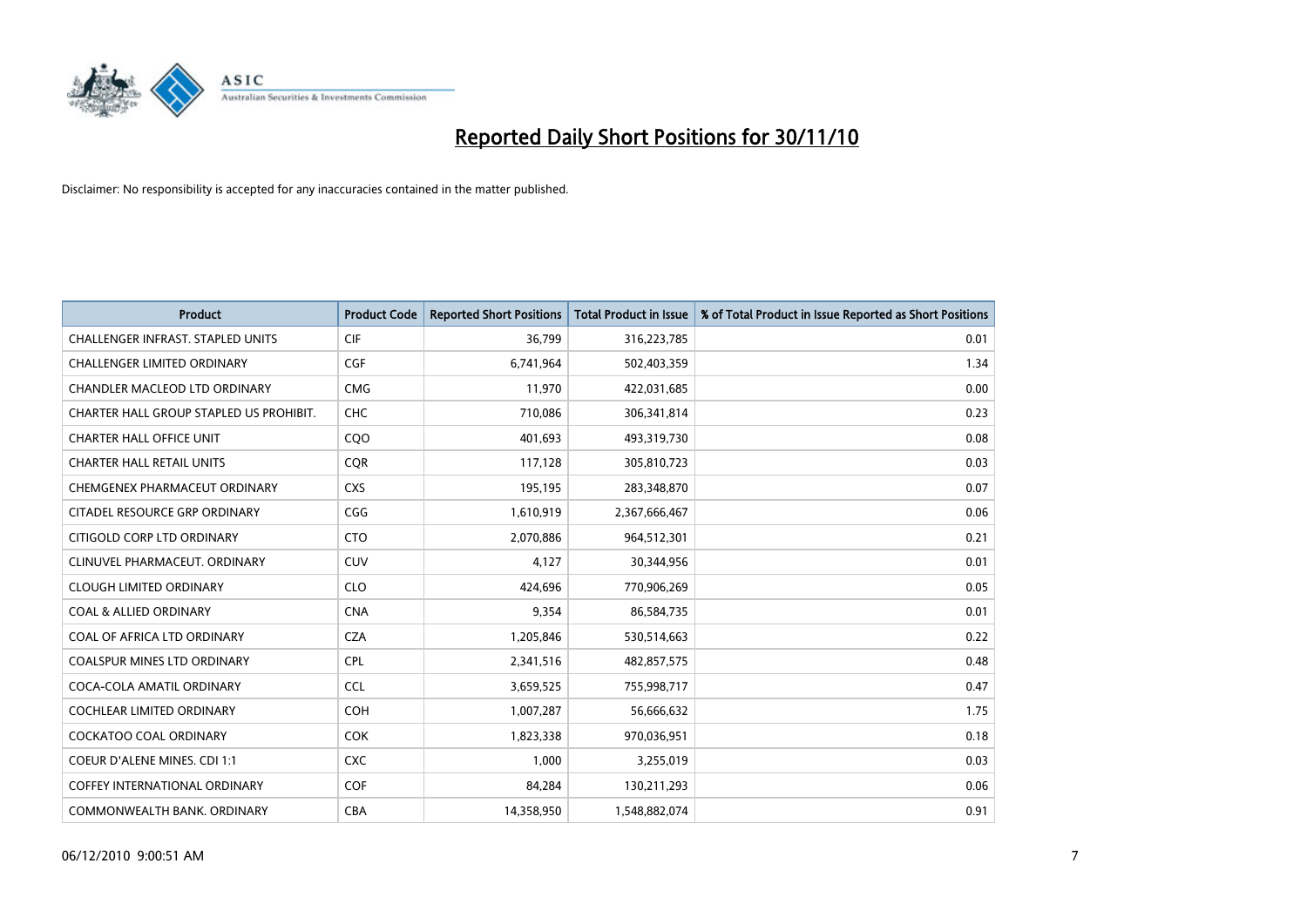

| <b>Product</b>                          | <b>Product Code</b> | <b>Reported Short Positions</b> | <b>Total Product in Issue</b> | % of Total Product in Issue Reported as Short Positions |
|-----------------------------------------|---------------------|---------------------------------|-------------------------------|---------------------------------------------------------|
| <b>COMMONWEALTH PROP ORDINARY UNITS</b> | <b>CPA</b>          | 18,643,673                      | 2,291,356,439                 | 0.82                                                    |
| <b>COMPASS RESOURCES ORDINARY</b>       | <b>CMR</b>          | 101,480                         | 147,402,920                   | 0.07                                                    |
| <b>COMPUTERSHARE LTD ORDINARY</b>       | CPU                 | 3,352,658                       | 555,664,059                   | 0.59                                                    |
| CONNECTEAST GROUP STAPLED               | <b>CEU</b>          | 34,655,184                      | 3,940,145,951                 | 0.87                                                    |
| CONQUEST MINING ORDINARY                | COT                 |                                 | 558,008,403                   | 0.00                                                    |
| CONSOLIDATED MEDIA, ORDINARY            | <b>CMI</b>          | 3,770,925                       | 561,834,996                   | 0.67                                                    |
| CONTANGO MICROCAP ORDINARY              | <b>CTN</b>          | 7,500                           | 145,708,783                   | 0.01                                                    |
| COOPER ENERGY LTD ORDINARY              | COE                 | 262,433                         | 292,576,001                   | 0.09                                                    |
| COPPER STRIKE LTD ORDINARY              | <b>CSE</b>          | 714                             | 129,455,571                   | 0.00                                                    |
| COUNT FINANCIAL ORDINARY                | COU                 | 13,417                          | 262,212,976                   | 0.01                                                    |
| <b>CRANE GROUP LIMITED ORDINARY</b>     | <b>CRG</b>          | 1,543,396                       | 79,110,667                    | 1.93                                                    |
| CROMWELL GROUP STAPLED SECURITIES       | <b>CMW</b>          | 184,561                         | 910,985,951                   | 0.02                                                    |
| <b>CROWN LIMITED ORDINARY</b>           | <b>CWN</b>          | 1,914,494                       | 754,131,800                   | 0.24                                                    |
| <b>CSG LIMITED ORDINARY</b>             | CSV                 | 469,230                         | 244,874,695                   | 0.18                                                    |
| <b>CSL LIMITED ORDINARY</b>             | <b>CSL</b>          | 9,359,626                       | 547,982,913                   | 1.70                                                    |
| <b>CSR LIMITED ORDINARY</b>             | <b>CSR</b>          | 7,547,265                       | 1,517,909,514                 | 0.50                                                    |
| <b>CUDECO LIMITED ORDINARY</b>          | CDU                 | 1,114,284                       | 145,412,643                   | 0.76                                                    |
| <b>CUSTOMERS LIMITED ORDINARY</b>       | <b>CUS</b>          | 180,037                         | 134,869,357                   | 0.13                                                    |
| DART ENERGY LTD ORDINARY                | <b>DTE</b>          | 2,284,053                       | 538,188,184                   | 0.42                                                    |
| DAVID JONES LIMITED ORDINARY            | <b>DJS</b>          | 12,175,604                      | 514,034,694                   | 2.37                                                    |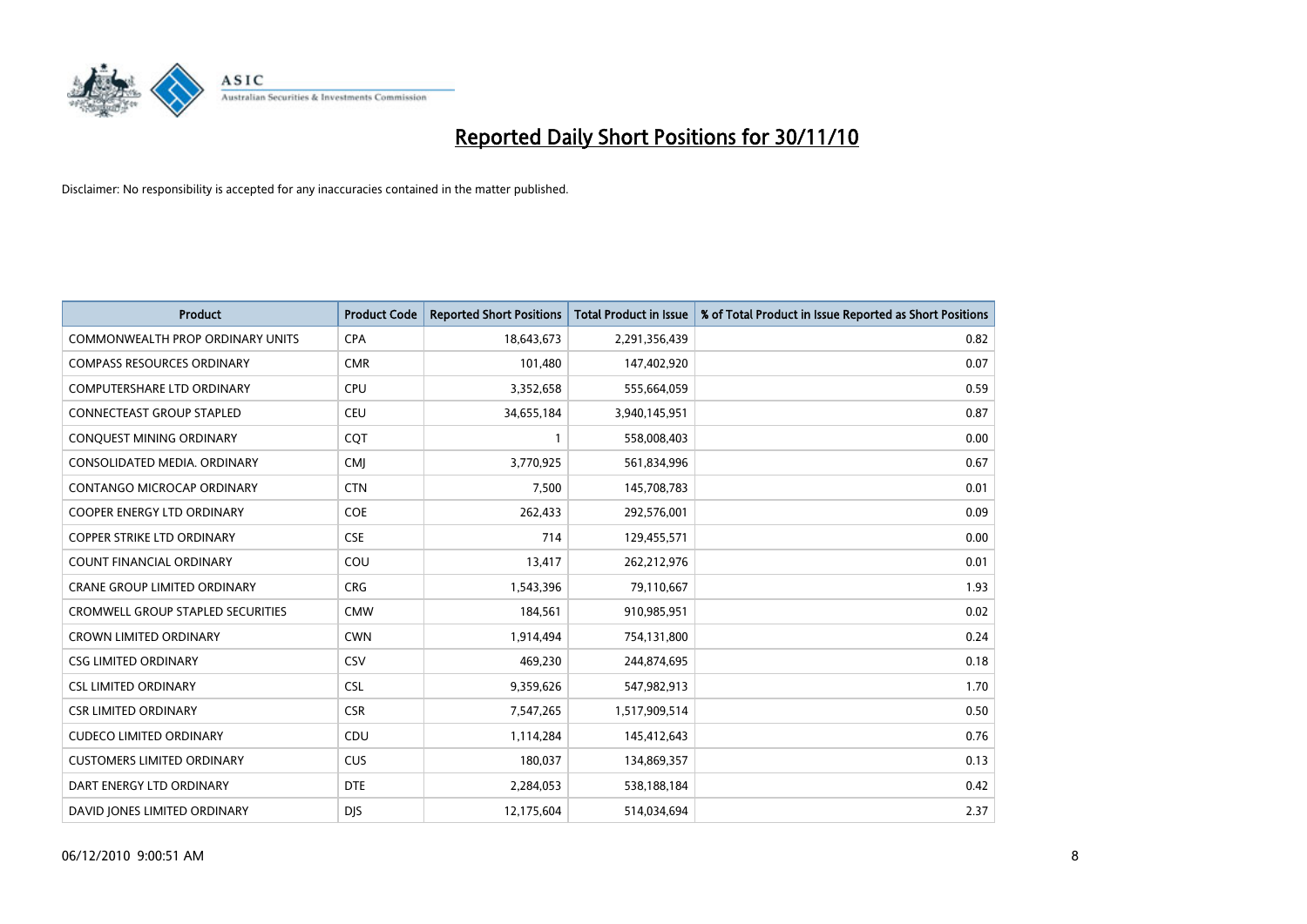

| <b>Product</b>                       | <b>Product Code</b> | <b>Reported Short Positions</b> | Total Product in Issue | % of Total Product in Issue Reported as Short Positions |
|--------------------------------------|---------------------|---------------------------------|------------------------|---------------------------------------------------------|
| DECMIL GROUP LIMITED ORDINARY        | <b>DCG</b>          | 17,397                          | 123,804,568            | 0.01                                                    |
| DEEP YELLOW LIMITED ORDINARY         | <b>DYL</b>          | 91,676                          | 1,125,814,458          | 0.01                                                    |
| DEVINE LIMITED ORDINARY              | <b>DVN</b>          | 1,000                           | 634,918,223            | 0.00                                                    |
| DEXUS PROPERTY GROUP STAPLED UNITS   | <b>DXS</b>          | 12,903,106                      | 4,839,024,176          | 0.27                                                    |
| DISCOVERY METALS LTD ORDINARY        | <b>DML</b>          | 494,808                         | 347,502,585            | 0.14                                                    |
| DOMINION MINING ORDINARY             | <b>DOM</b>          | 165,898                         | 103,520,259            | 0.15                                                    |
| DOMINO PIZZA ENTERPR ORDINARY        | <b>DMP</b>          | 3                               | 68,407,674             | 0.00                                                    |
| DOWNER EDI LIMITED ORDINARY          | <b>DOW</b>          | 1,498,448                       | 343,178,483            | 0.43                                                    |
| DUET GROUP STAPLED US PROHIBIT.      | <b>DUE</b>          | 2,513,711                       | 887,304,690            | 0.28                                                    |
| DULUXGROUP LIMITED ORDINARY          | <b>DLX</b>          | 334,767                         | 366,992,120            | 0.08                                                    |
| DYESOL LIMITED ORDINARY              | <b>DYE</b>          | 340,000                         | 143,379,333            | 0.24                                                    |
| <b>EASTERN STAR GAS ORDINARY</b>     | ESG                 | 2,643,885                       | 991,567,041            | 0.25                                                    |
| EDT RETAIL TRUST UNITS               | <b>EDT</b>          | 99,457                          | 4,700,290,868          | 0.00                                                    |
| <b>ELDERS LIMITED ORDINARY</b>       | <b>ELD</b>          | 15,733,178                      | 448,598,480            | 3.51                                                    |
| ELDORADO GOLD CORP CDI 1:1           | EAU                 | 30,202                          | 20,934,663             | 0.14                                                    |
| ELIXIR PETROLEUM LTD ORDINARY        | <b>EXR</b>          | 324,400                         | 188,988,472            | 0.17                                                    |
| <b>EMECO HOLDINGS ORDINARY</b>       | EHL                 | 131,358                         | 631,237,586            | 0.01                                                    |
| <b>ENCOUNTER RESOURCES ORDINARY</b>  | <b>ENR</b>          | 24,000                          | 91,494,360             | 0.03                                                    |
| ENERGY RESOURCES ORDINARY 'A'        | <b>ERA</b>          | 1,131,495                       | 190,737,934            | 0.60                                                    |
| <b>ENERGY WORLD CORPOR. ORDINARY</b> | <b>EWC</b>          | 498,352                         | 1,561,166,672          | 0.02                                                    |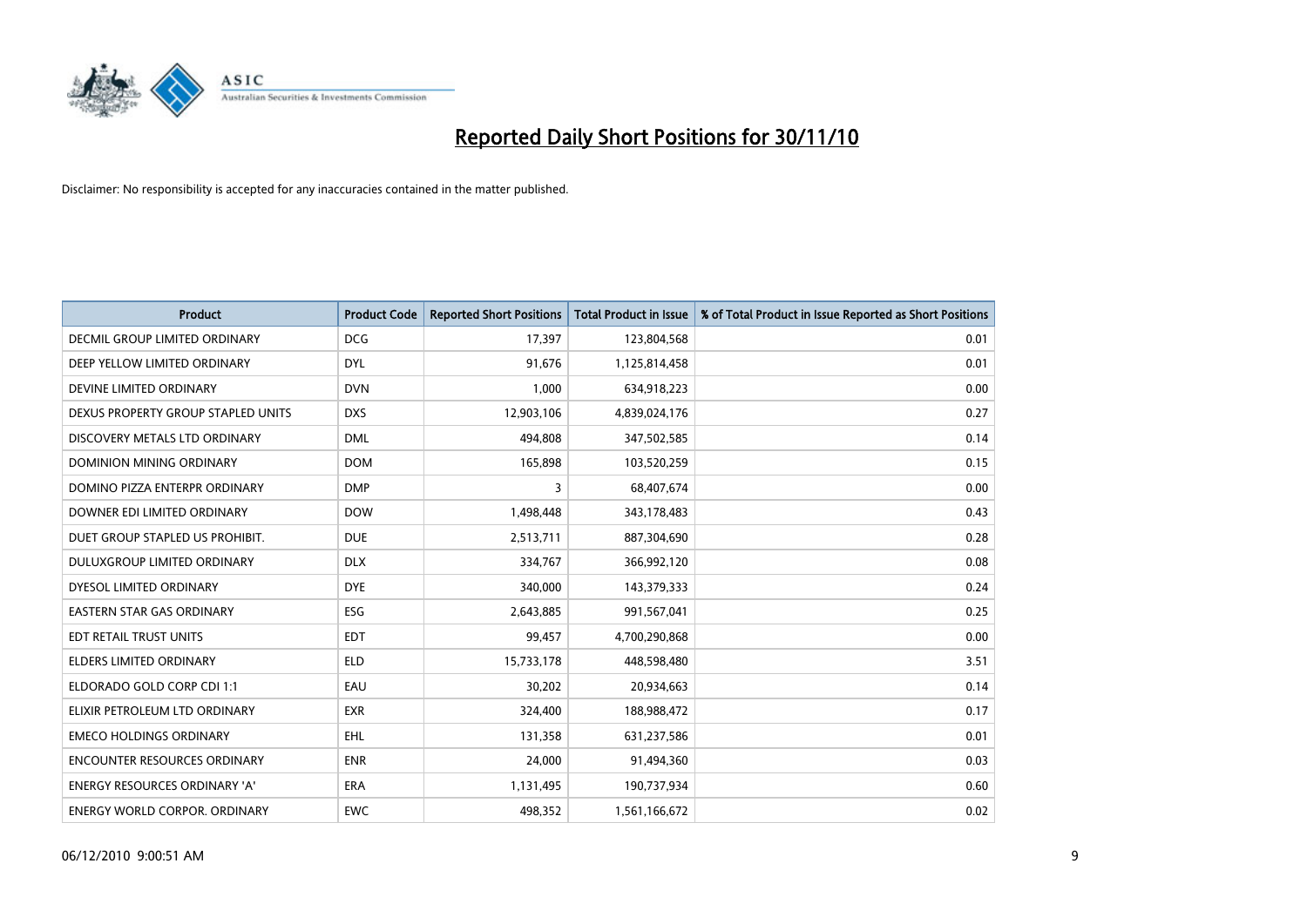

| <b>Product</b>                            | <b>Product Code</b> | <b>Reported Short Positions</b> | <b>Total Product in Issue</b> | % of Total Product in Issue Reported as Short Positions |
|-------------------------------------------|---------------------|---------------------------------|-------------------------------|---------------------------------------------------------|
| <b>ENTEK ENERGY LTD ORDINARY</b>          | ETE                 | 489,903                         | 287,692,535                   | 0.17                                                    |
| <b>ENTELLECT SOLUTIONS ORDINARY</b>       | <b>ESN</b>          | 464,050                         | 1,740,334,200                 | 0.03                                                    |
| <b>ENVESTRA LIMITED ORDINARY</b>          | <b>ENV</b>          | 1,556,819                       | 1,430,398,609                 | 0.10                                                    |
| EQUINOX MINERALS LTD CHESS DEPOSITARY INT | EQN                 | 3,351,590                       | 708,378,211                   | 0.48                                                    |
| <b>EVEREST FINANCIAL ORDINARY</b>         | <b>EFG</b>          | 4,300                           | 251,442,316                   | 0.00                                                    |
| <b>EXTRACT RESOURCES ORDINARY</b>         | <b>EXT</b>          | 699,373                         | 243,302,298                   | 0.28                                                    |
| FAIRFAX MEDIA LTD ORDINARY                | <b>FXI</b>          | 286,018,645                     | 2,351,955,725                 | 12.16                                                   |
| FANTASTIC HOLDINGS ORDINARY               | <b>FAN</b>          | 3,000                           | 102,693,495                   | 0.00                                                    |
| FERRAUS LIMITED ORDINARY                  | <b>FRS</b>          | 370                             | 205,700,890                   | 0.00                                                    |
| FISHER & PAYKEL APP. ORDINARY             | <b>FPA</b>          | 10,384,830                      | 724,235,162                   | 1.44                                                    |
| FISHER & PAYKEL H. ORDINARY               | <b>FPH</b>          | 2,078,617                       | 517,444,890                   | 0.41                                                    |
| FKP PROPERTY GROUP STAPLED SECURITIES     | <b>FKP</b>          | 3,940,742                       | 1,174,033,185                 | 0.33                                                    |
| FLEETWOOD CORP ORDINARY                   | <b>FWD</b>          | 78,012                          | 57,281,484                    | 0.13                                                    |
| FLETCHER BUILDING ORDINARY                | <b>FBU</b>          | 674,036                         | 611,250,393                   | 0.10                                                    |
| FLEXIGROUP LIMITED ORDINARY               | <b>FXL</b>          | 33,177                          | 275,472,492                   | 0.01                                                    |
| <b>FLIGHT CENTRE ORDINARY</b>             | <b>FLT</b>          | 2,485,915                       | 99,787,921                    | 2.49                                                    |
| FLINDERS MINES LTD ORDINARY               | <b>FMS</b>          | 20,946,166                      | 1,820,149,571                 | 1.15                                                    |
| FOCUS MINERALS LTD ORDINARY               | <b>FML</b>          | 10,143                          | 2,865,543,210                 | 0.00                                                    |
| <b>FORGE GROUP LIMITED ORDINARY</b>       | <b>FGE</b>          |                                 | 82,844,014                    | 0.00                                                    |
| FORTE ENERGY NL ORDINARY                  | <b>FTE</b>          | 2,658,986                       | 582,658,031                   | 0.46                                                    |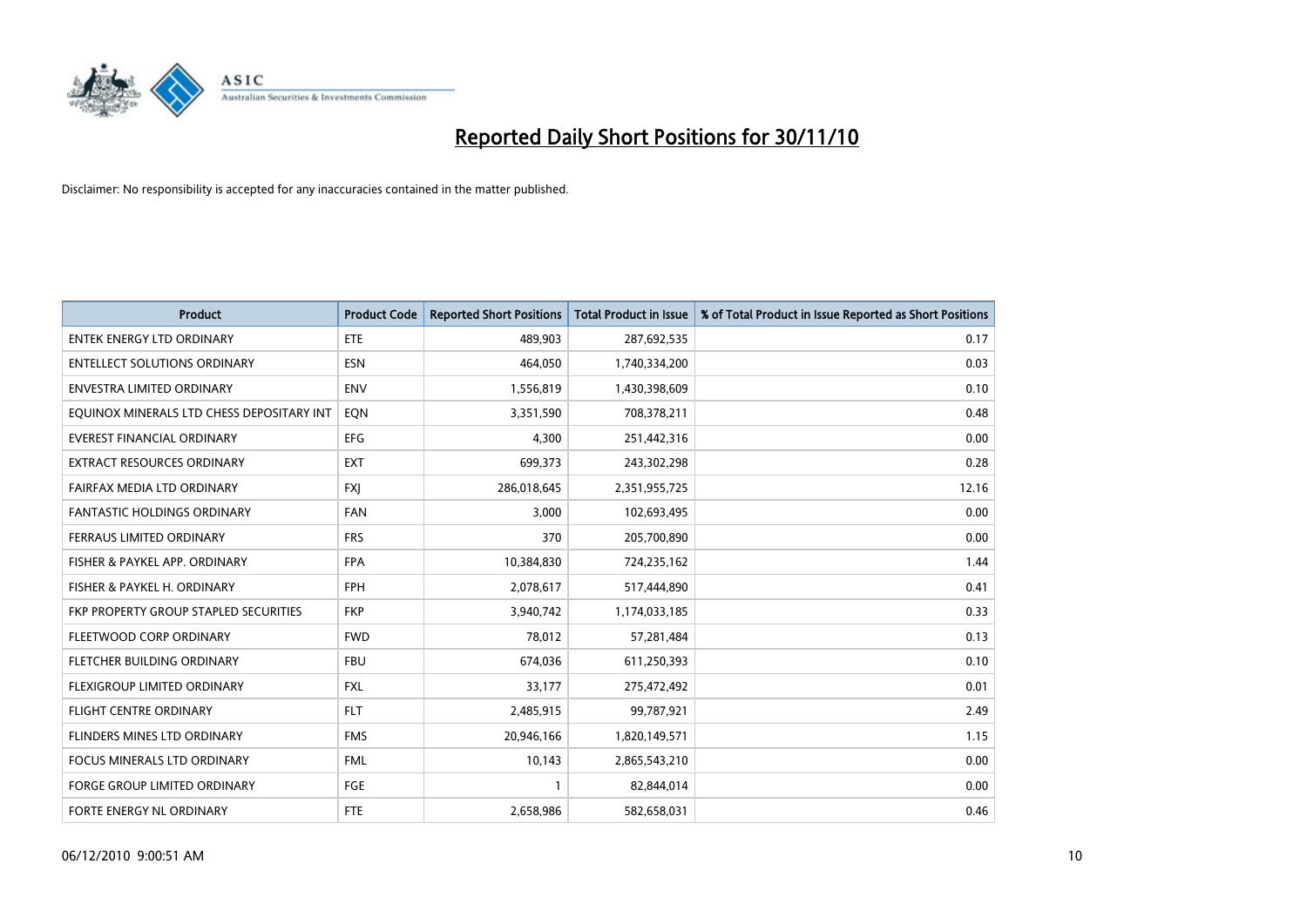

| <b>Product</b>                            | <b>Product Code</b> | <b>Reported Short Positions</b> | <b>Total Product in Issue</b> | % of Total Product in Issue Reported as Short Positions |
|-------------------------------------------|---------------------|---------------------------------|-------------------------------|---------------------------------------------------------|
| FORTESCUE METALS GRP ORDINARY             | <b>FMG</b>          | 8,424,860                       | 3,112,042,409                 | 0.25                                                    |
| <b>FOSTER'S GROUP ORDINARY</b>            | FGL                 | 4,689,375                       | 1,930,723,313                 | 0.24                                                    |
| FTD CORPORATION ORDINARY                  | <b>FTD</b>          | 8,088                           | 100,421,069                   | 0.01                                                    |
| <b>FUNTASTIC LIMITED ORDINARY</b>         | <b>FUN</b>          | 322,528                         | 340,997,682                   | 0.09                                                    |
| <b>G.U.D. HOLDINGS ORDINARY</b>           | GUD                 | 206,871                         | 68,426,721                    | 0.30                                                    |
| <b>GALAXY RESOURCES ORDINARY</b>          | <b>GXY</b>          | 531,430                         | 191,903,358                   | 0.27                                                    |
| <b>GEODYNAMICS LIMITED ORDINARY</b>       | GDY                 | 344,650                         | 293,047,456                   | 0.12                                                    |
| <b>GINDALBIE METALS LTD ORDINARY</b>      | <b>GBG</b>          | 10,405,555                      | 850,108,099                   | 1.22                                                    |
| <b>GIRALIA RESOURCES NL ORDINARY</b>      | GIR                 | 294,712                         | 181,160,170                   | 0.16                                                    |
| <b>GLOBAL MINING ORDINARY</b>             | GMI                 | 8,951                           | 191,820,968                   | 0.00                                                    |
| <b>GLOUCESTER COAL ORDINARY</b>           | GCL                 | 255,150                         | 140,447,062                   | 0.18                                                    |
| <b>GME RESOURCES LTD ORDINARY</b>         | <b>GME</b>          | 800                             | 302,352,750                   | 0.00                                                    |
| <b>GOLDEN GATE PETROL ORDINARY</b>        | GGP                 | 11,538                          | 1,067,159,955                 | 0.00                                                    |
| <b>GOLDEN WEST RESOURCE ORDINARY</b>      | <b>GWR</b>          | 1,617                           | 164,606,127                   | 0.00                                                    |
| <b>GOODMAN FIELDER, ORDINARY</b>          | <b>GFF</b>          | 12,957,933                      | 1,380,386,438                 | 0.94                                                    |
| <b>GOODMAN GROUP STAPLED US PROHIBIT.</b> | <b>GMG</b>          | 4,447,885                       | 6,369,751,394                 | 0.07                                                    |
| <b>GPT GROUP STAPLED SEC.</b>             | <b>GPT</b>          | 8,775,172                       | 1,855,529,431                 | 0.47                                                    |
| <b>GRAINCORP LIMITED A CLASS ORDINARY</b> | <b>GNC</b>          | 329,062                         | 198,318,900                   | 0.17                                                    |
| <b>GRANGE RESOURCES, ORDINARY</b>         | GRR                 | 1,497,076                       | 1,152,077,403                 | 0.13                                                    |
| <b>GREENLAND MIN EN LTD ORDINARY</b>      | GGG                 | 975,907                         | 275,070,502                   | 0.35                                                    |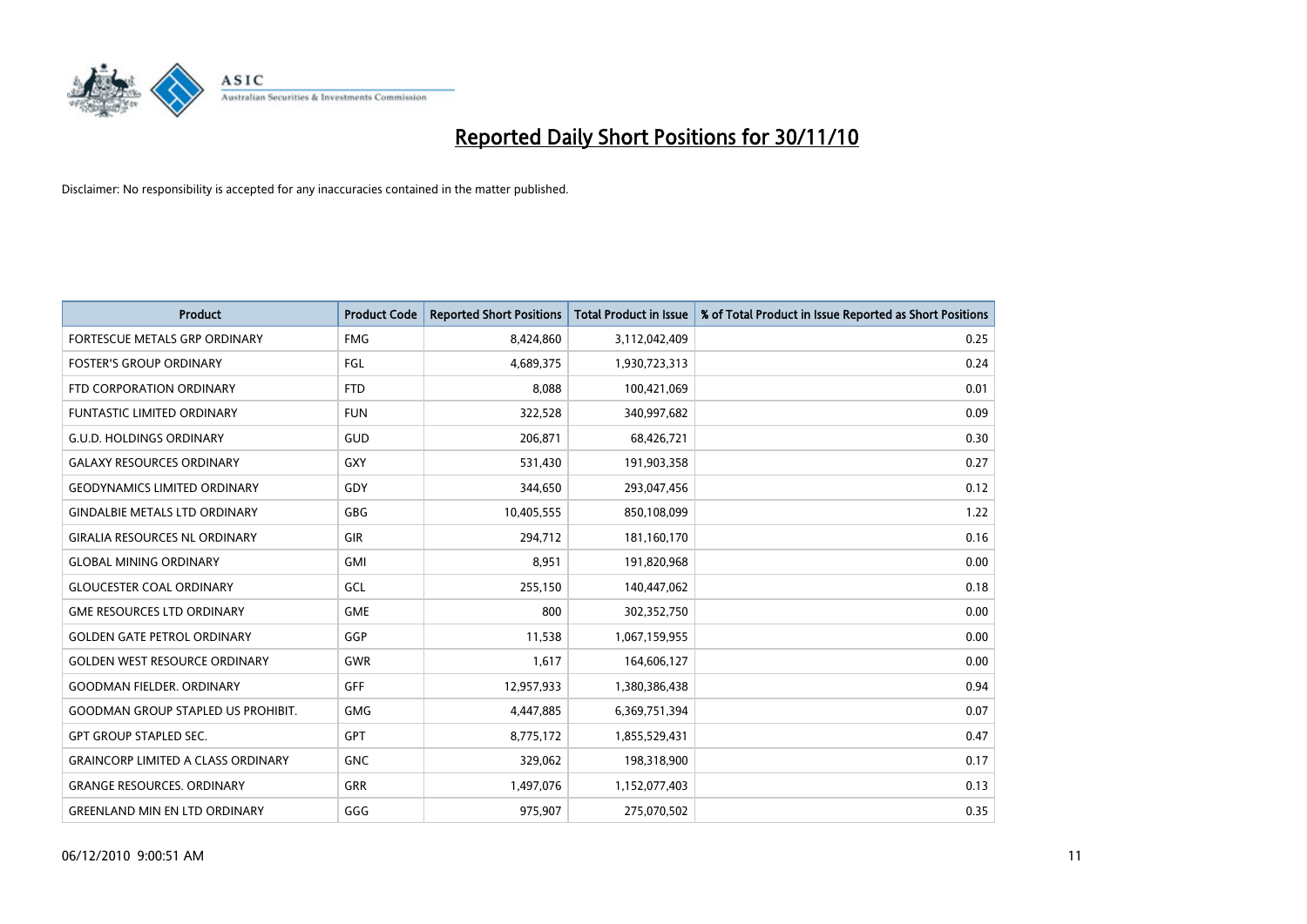

| <b>Product</b>                                   | <b>Product Code</b> | <b>Reported Short Positions</b> | Total Product in Issue | % of Total Product in Issue Reported as Short Positions |
|--------------------------------------------------|---------------------|---------------------------------|------------------------|---------------------------------------------------------|
| <b>GRYPHON MINERALS LTD ORDINARY</b>             | GRY                 | 12,246                          | 289,272,058            | 0.00                                                    |
| <b>GUILDFORD COAL LTD ORDINARY</b>               | <b>GUF</b>          | 25,000                          | 212,083,334            | 0.01                                                    |
| <b>GUINNESS PEAT GROUP. CHESS DEPOSITARY INT</b> | GPG                 | 55                              | 304,490,416            | 0.00                                                    |
| <b>GUNNS LIMITED ORDINARY</b>                    | <b>GNS</b>          | 14,276,975                      | 806,734,892            | 1.75                                                    |
| <b>GWA GROUP LTD ORDINARY</b>                    | <b>GWA</b>          | 3,016,324                       | 301,102,514            | 1.00                                                    |
| HARVEY NORMAN ORDINARY                           | <b>HVN</b>          | 31,617,668                      | 1,062,316,784          | 2.98                                                    |
| <b>HASTIE GROUP LIMITED ORDINARY</b>             | <b>HST</b>          | 641,706                         | 239,716,924            | 0.27                                                    |
| HASTINGS DIVERSIFIED STAPLED SECURITY            | <b>HDF</b>          | 616,643                         | 518,300,758            | 0.11                                                    |
| <b>HEARTWARE INT INC CDI 35:1</b>                | <b>HIN</b>          | 272,008                         | 66,059,280             | 0.41                                                    |
| <b>HENDERSON GROUP CDI 1:1</b>                   | <b>HGG</b>          | 5,743,754                       | 560,588,825            | 1.01                                                    |
| HFA HOLDINGS LIMITED ORDINARY                    | <b>HFA</b>          | 1,820,937                       | 469,330,170            | 0.38                                                    |
| <b>HIGHLANDS PACIFIC ORDINARY</b>                | <b>HIG</b>          | 2,382,805                       | 685,407,148            | 0.35                                                    |
| HILLGROVE RES LTD ORDINARY                       | <b>HGO</b>          | 3,165,922                       | 540,803,911            | 0.60                                                    |
| HILLS HOLDINGS LTD ORDINARY                      | HIL                 | 67,466                          | 248,676,841            | 0.02                                                    |
| HORIZON OIL LIMITED ORDINARY                     | <b>HZN</b>          | 3,253,322                       | 1,130,311,515          | 0.29                                                    |
| HUNNU COAL LIMITED ORDINARY                      | <b>HUN</b>          | 130,000                         | 148,690,002            | 0.09                                                    |
| ICON ENERGY LIMITED ORDINARY                     | <b>ICN</b>          | 67,000                          | 439,801,394            | 0.02                                                    |
| <b>IINET LIMITED ORDINARY</b>                    | <b>IIN</b>          | 1,378,259                       | 151,963,119            | 0.90                                                    |
| ILUKA RESOURCES ORDINARY                         | ILU                 | 4,365,580                       | 418,700,517            | 1.02                                                    |
| <b>IMDEX LIMITED ORDINARY</b>                    | <b>IMD</b>          | 25,176                          | 197,047,128            | 0.01                                                    |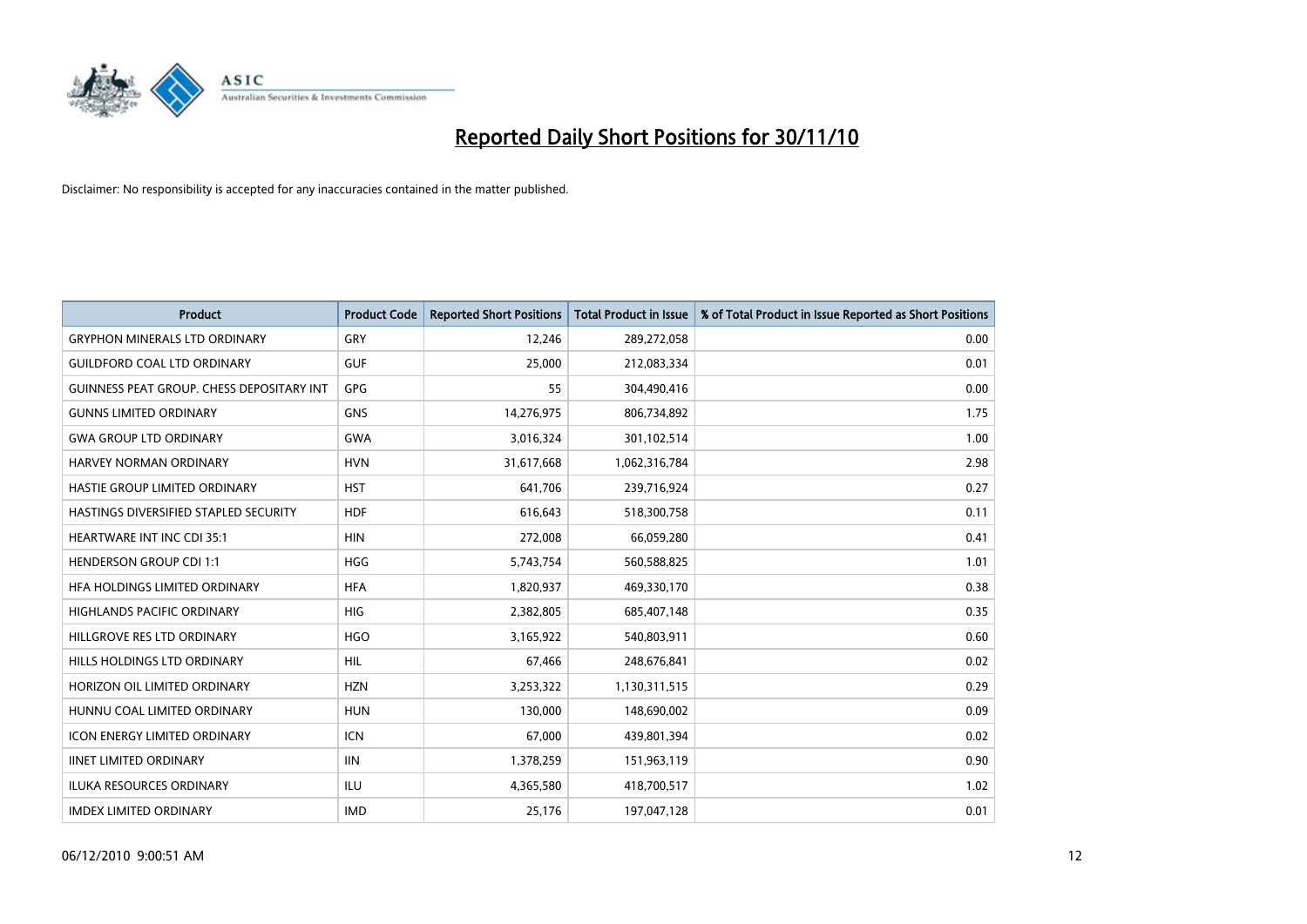

| <b>Product</b>                           | <b>Product Code</b> | <b>Reported Short Positions</b> | Total Product in Issue | % of Total Product in Issue Reported as Short Positions |
|------------------------------------------|---------------------|---------------------------------|------------------------|---------------------------------------------------------|
| IMF (AUSTRALIA) LTD ORDINARY             | <b>IMF</b>          | 360,360                         | 122,496,819            | 0.29                                                    |
| IMX RESOURCES LTD ORDINARY               | <b>IXR</b>          | 20,000                          | 262,552,803            | 0.01                                                    |
| <b>INCITEC PIVOT ORDINARY</b>            | IPL                 | 2,698,239                       | 1,628,730,107          | 0.15                                                    |
| INDEPENDENCE GROUP ORDINARY              | IGO                 | 589,249                         | 135,600,972            | 0.42                                                    |
| <b>INDOPHIL RESOURCES ORDINARY</b>       | <b>IRN</b>          | 403,420                         | 471,445,763            | 0.08                                                    |
| <b>INDUSTREA LIMITED ORDINARY</b>        | IDL                 | 1,061,235                       | 363,878,295            | 0.29                                                    |
| <b>INFIGEN ENERGY STAPLED SECURITIES</b> | <b>IFN</b>          | 4,879,600                       | 761,222,569            | 0.63                                                    |
| ING INDUSTRIAL FUND UNITS                | <b>IIF</b>          | 1,883,745                       | 2,592,249,647          | 0.08                                                    |
| ING OFFICE FUND STAPLED SECURITIES       | <b>IOF</b>          | 4,102,293                       | 2,729,071,212          | 0.15                                                    |
| ING RE COM GROUP STAPLED SECURITIES      | <b>ILF</b>          | 9,075                           | 441,029,194            | 0.00                                                    |
| INSURANCE AUSTRALIA ORDINARY             | <b>IAG</b>          | 4,524,822                       | 2,079,034,021          | 0.22                                                    |
| INTEGRA MINING LTD, ORDINARY             | <b>IGR</b>          | 3,034,462                       | 755,792,394            | 0.39                                                    |
| <b>INTOLL GROUP STAPLED SECURITIES</b>   | <b>ITO</b>          | 3,595,692                       | 2,261,732,048          | 0.15                                                    |
| <b>INTREPID MINES ORDINARY</b>           | <b>IAU</b>          | 3,507,136                       | 433,807,670            | 0.80                                                    |
| <b>INVOCARE LIMITED ORDINARY</b>         | <b>IVC</b>          | 994,467                         | 102,421,288            | 0.95                                                    |
| ION LIMITED ORDINARY                     | <b>ION</b>          | 164,453                         | 256,365,105            | 0.06                                                    |
| <b>IOOF HOLDINGS LTD ORDINARY</b>        | <b>IFL</b>          | 1,449,352                       | 229,794,395            | 0.63                                                    |
| IRESS MARKET TECH. ORDINARY              | <b>IRE</b>          | 2,135,628                       | 126,018,142            | 1.69                                                    |
| <b>IRON ORE HOLDINGS ORDINARY</b>        | <b>IOH</b>          | 16,197                          | 135,482,449            | 0.01                                                    |
| ISHARES GLOBAL 100 CDI 1:1               | 100                 | 421                             | 10,600,000             | 0.00                                                    |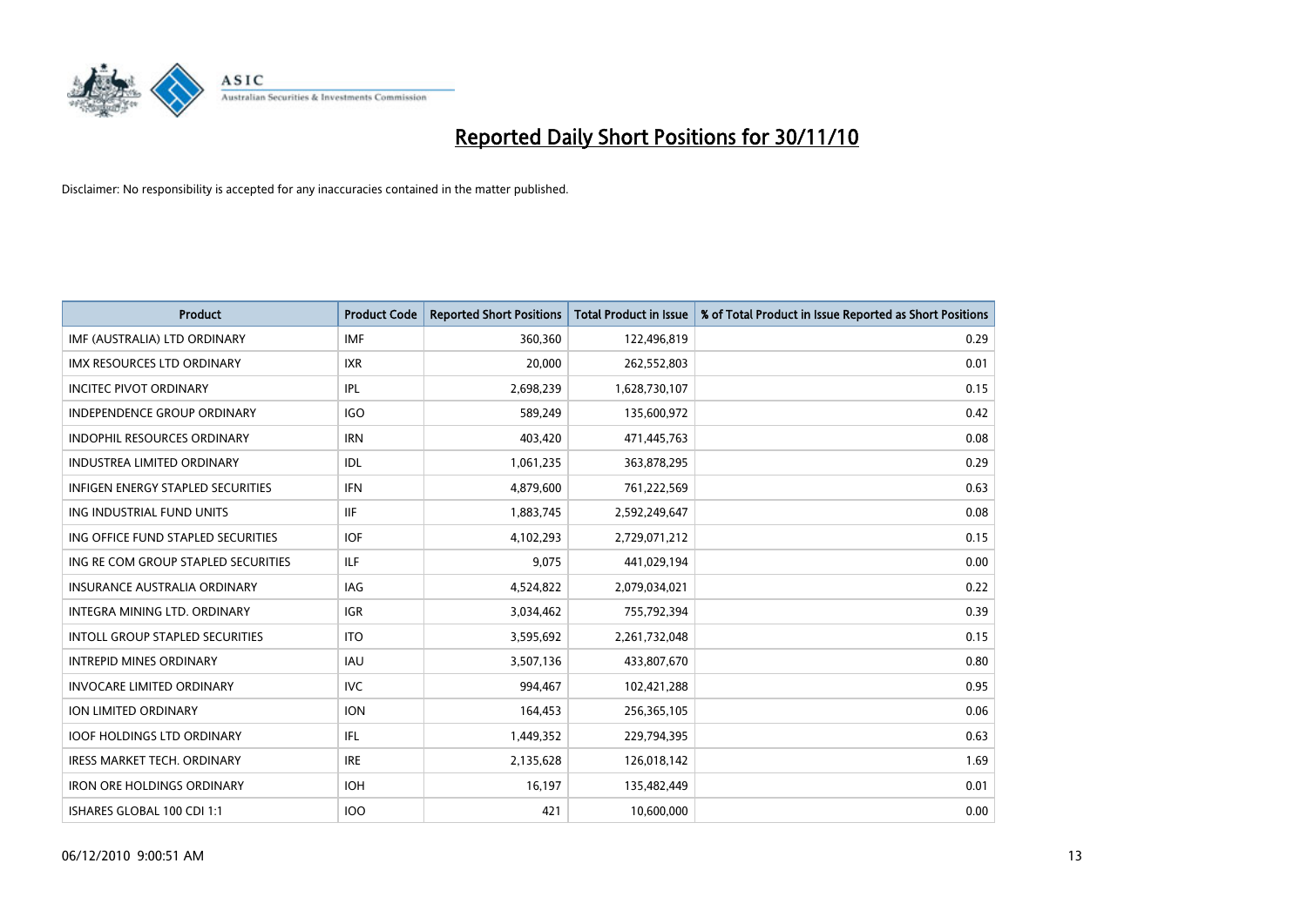

| <b>Product</b>                                  | <b>Product Code</b> | <b>Reported Short Positions</b> | Total Product in Issue | % of Total Product in Issue Reported as Short Positions |
|-------------------------------------------------|---------------------|---------------------------------|------------------------|---------------------------------------------------------|
| <b>ISHARES MSCI EAFE CDI 1:1</b>                | <b>IVE</b>          | 75,419                          | 590,400,000            | 0.01                                                    |
| ISHARES MSCI EM MKTS CDI 1:1                    | <b>IEM</b>          | 55,557                          | 425,700,000            | 0.01                                                    |
| ISHARES S&P 500 CDI 1:1                         | <b>IVV</b>          | 4,635                           | 116,350,000            | 0.00                                                    |
| ISHARES S&P ASIA 50 CDI 1:1                     | <b>IAA</b>          | 21,877                          | 1,700,000              | 1.29                                                    |
| <b>ISOFT GROUP LIMITED ORDINARY</b>             | <b>ISF</b>          | 20,604,462                      | 1,070,595,874          | 1.91                                                    |
| <b>IVANHOE AUSTRALIA ORDINARY</b>               | <b>IVA</b>          | 294,095                         | 418,410,103            | 0.06                                                    |
| <b>JABIRU METALS LTD ORDINARY</b>               | <b>JML</b>          | 21,890                          | 552,619,180            | 0.00                                                    |
| <b>JAMES HARDIE INDUST CHESS DEPOSITARY INT</b> | <b>IHX</b>          | 10,317,758                      | 435,772,324            | 2.34                                                    |
| <b>JAMESON RESOURCES ORDINARY</b>               | <b>JAL</b>          | 1,600,000                       | 63,885,910             | 2.50                                                    |
| <b>JB HI-FI LIMITED ORDINARY</b>                | <b>JBH</b>          | 9,071,403                       | 109,223,945            | 8.31                                                    |
| KAGARA LTD ORDINARY                             | KZL                 | 3,183,613                       | 707,789,717            | 0.43                                                    |
| KAROON GAS AUSTRALIA ORDINARY                   | <b>KAR</b>          | 141,633                         | 217,295,769            | 0.06                                                    |
| KASBAH RESOURCES ORDINARY                       | <b>KAS</b>          | 344,499                         | 272,315,006            | 0.13                                                    |
| KATHMANDU HOLD LTD ORDINARY                     | <b>KMD</b>          | 293,734                         | 200,000,000            | 0.14                                                    |
| KEYBRIDGE CAPITAL ORDINARY                      | <b>KBC</b>          | 5,999                           | 172,070,564            | 0.00                                                    |
| KIMBERLEY METALS LTD ORDINARY                   | <b>KBL</b>          | 2,609                           | 161,356,672            | 0.00                                                    |
| KINGSGATE CONSOLID. ORDINARY                    | <b>KCN</b>          | 1,526,214                       | 101,087,786            | 1.51                                                    |
| LEIGHTON HOLDINGS ORDINARY                      | LEI                 | 4,396,676                       | 300,869,799            | 1.46                                                    |
| LEND LEASE GROUP UNIT/ORD STAPLED               | LLC                 | 1,221,684                       | 565,558,754            | 0.21                                                    |
| LINC ENERGY LTD ORDINARY                        | <b>LNC</b>          | 1,955,151                       | 497,460,572            | 0.39                                                    |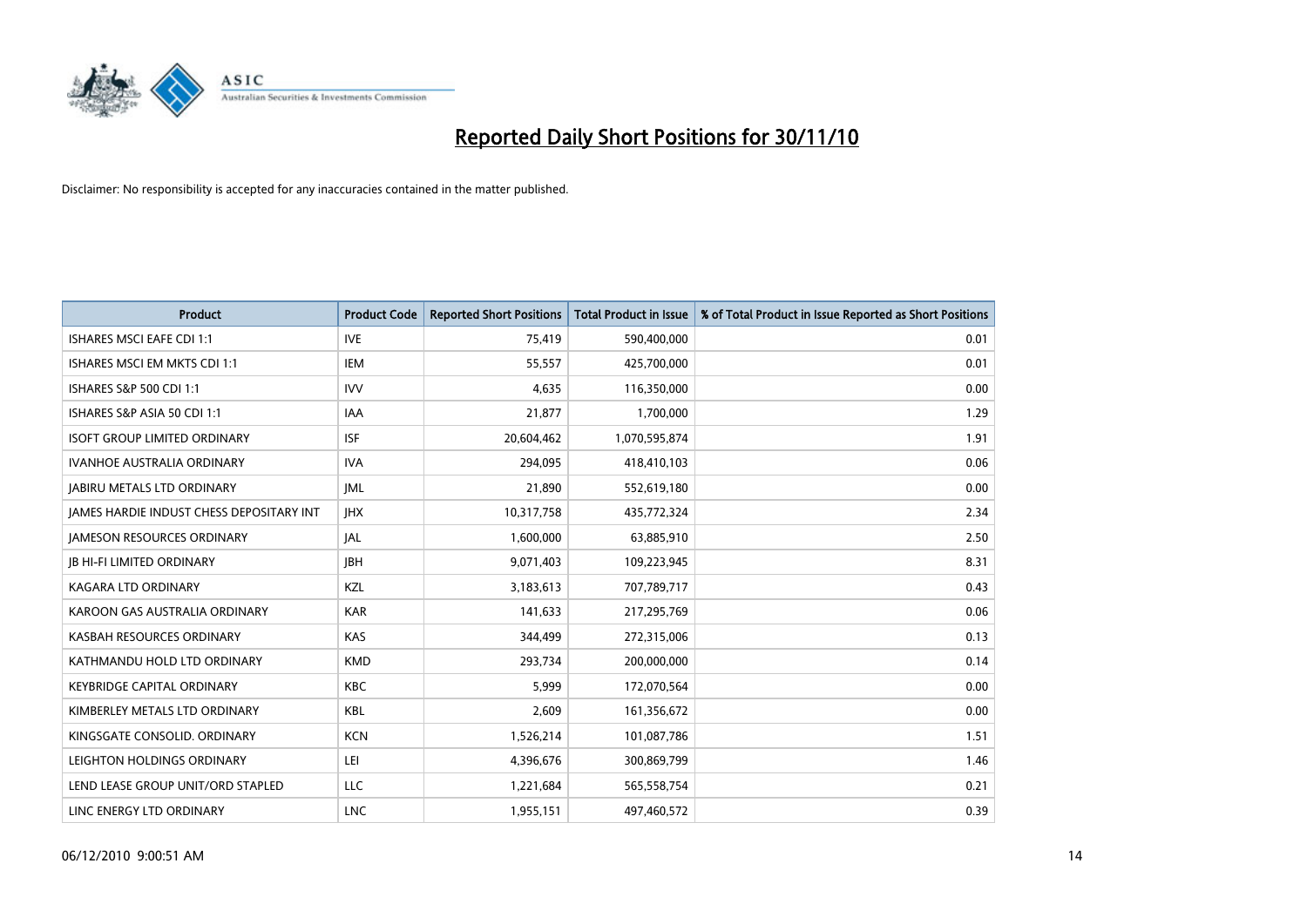

| <b>Product</b>                        | <b>Product Code</b> | <b>Reported Short Positions</b> | <b>Total Product in Issue</b> | % of Total Product in Issue Reported as Short Positions |
|---------------------------------------|---------------------|---------------------------------|-------------------------------|---------------------------------------------------------|
| LIQUEFIED NATURAL ORDINARY            | LNG                 | 6,203                           | 213,339,015                   | 0.00                                                    |
| LYNAS CORPORATION ORDINARY            | <b>LYC</b>          | 42,103,930                      | 1,656,999,093                 | 2.53                                                    |
| MAC SERVICES (THE) ORDINARY           | <b>MSL</b>          | 65,425                          | 165,966,692                   | 0.04                                                    |
| MACARTHUR COAL ORDINARY               | <b>MCC</b>          | 1,198,212                       | 299,476,903                   | 0.40                                                    |
| <b>MACMAHON HOLDINGS ORDINARY</b>     | <b>MAH</b>          | 2,605,658                       | 733,711,705                   | 0.35                                                    |
| MACQ ATLAS ROADS GRP ORDINARY STAPLED | <b>MOA</b>          | 457,887                         | 452,345,907                   | 0.09                                                    |
| MACQUARIE GROUP LTD ORDINARY          | <b>MOG</b>          | 3,241,844                       | 345,881,588                   | 0.92                                                    |
| MANTRA RESOURCES ORDINARY             | <b>MRU</b>          | 15,935                          | 130,229,188                   | 0.01                                                    |
| MAP GROUP STAPLED US PROHIBIT.        | <b>MAP</b>          | 1,357,865                       | 1,861,210,782                 | 0.07                                                    |
| MARENGO MINING ORDINARY               | <b>MGO</b>          | 13,896                          | 739,554,863                   | 0.00                                                    |
| <b>MARION ENERGY ORDINARY</b>         | <b>MAE</b>          | 332,494                         | 429,822,043                   | 0.08                                                    |
| <b>MATRIX C &amp; E LTD ORDINARY</b>  | <b>MCE</b>          | 67,479                          | 72,964,098                    | 0.09                                                    |
| MCMILLAN SHAKESPEARE ORDINARY         | <b>MMS</b>          | 240,652                         | 67,874,101                    | 0.35                                                    |
| MCPHERSON'S LTD ORDINARY              | <b>MCP</b>          | 17,695                          | 71,651,758                    | 0.02                                                    |
| MEDUSA MINING LTD ORDINARY            | <b>MML</b>          | 1,585,787                       | 187,793,911                   | 0.83                                                    |
| MELBOURNE IT LIMITED ORDINARY         | <b>MLB</b>          | 153,263                         | 80,031,955                    | 0.19                                                    |
| MEO AUSTRALIA LTD ORDINARY            | <b>MEO</b>          | 1,945,073                       | 477,220,955                   | 0.40                                                    |
| <b>MERMAID MARINE ORDINARY</b>        | <b>MRM</b>          | 318,414                         | 213,383,546                   | 0.15                                                    |
| MESOBLAST LIMITED ORDINARY            | <b>MSB</b>          | 254,056                         | 158,140,556                   | 0.16                                                    |
| METALS X LIMITED ORDINARY             | <b>MLX</b>          | 1,001,825                       | 1,365,661,782                 | 0.08                                                    |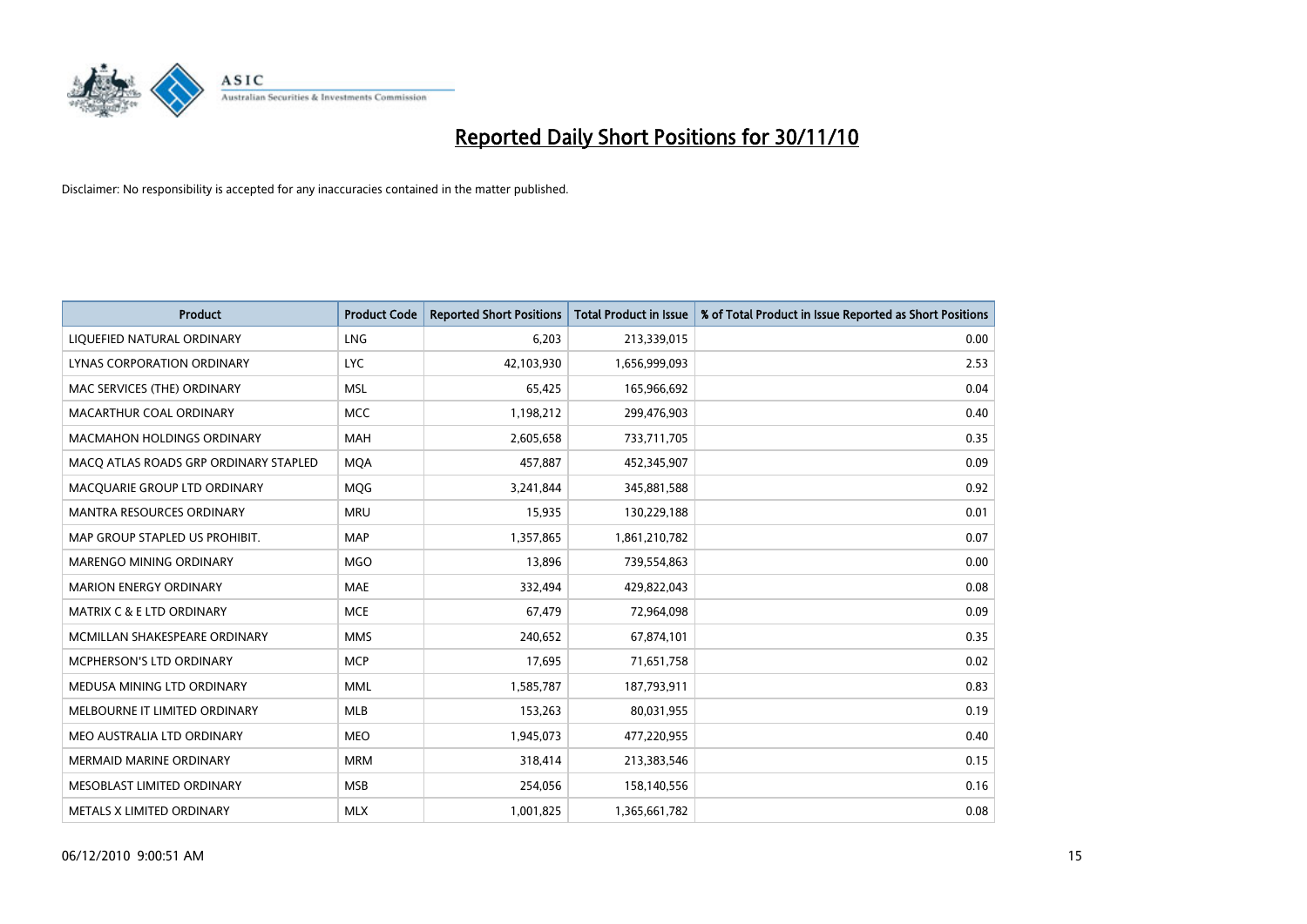

| <b>Product</b>                       | <b>Product Code</b> | <b>Reported Short Positions</b> | <b>Total Product in Issue</b> | % of Total Product in Issue Reported as Short Positions |
|--------------------------------------|---------------------|---------------------------------|-------------------------------|---------------------------------------------------------|
| METCASH LIMITED ORDINARY             | <b>MTS</b>          | 23,124,949                      | 768,719,951                   | 2.96                                                    |
| METGASCO LIMITED ORDINARY            | <b>MEL</b>          | 235,435                         | 250,803,468                   | 0.09                                                    |
| METMINCO LIMITED ORDINARY            | <b>MNC</b>          | 1,451,992                       | 836,622,979                   | 0.17                                                    |
| MICLYN EXP OFFSHR ORDINARY           | <b>MIO</b>          | 223,244                         | 271,700,000                   | 0.08                                                    |
| MINARA RESOURCES ORDINARY            | <b>MRE</b>          | 5,264,142                       | 1,167,783,517                 | 0.44                                                    |
| MINCOR RESOURCES NL ORDINARY         | <b>MCR</b>          | 320,201                         | 200,608,804                   | 0.14                                                    |
| MINERAL DEPOSITS DEFERRED SETTLEMENT | <b>MDLDC</b>        | 197,048                         | 60,694,167                    | 0.32                                                    |
| MINERAL RESOURCES. ORDINARY          | <b>MIN</b>          | 134,004                         | 168,029,485                   | 0.07                                                    |
| MIRABELA NICKEL LTD ORDINARY         | <b>MBN</b>          | 7,703,750                       | 491,561,237                   | 1.54                                                    |
| MIRVAC GROUP STAPLED SECURITIES      | <b>MGR</b>          | 4,901,800                       | 3,415,819,357                 | 0.13                                                    |
| MOLOPO ENERGY LTD ORDINARY           | <b>MPO</b>          | 693,470                         | 250,972,584                   | 0.27                                                    |
| <b>MONADELPHOUS GROUP ORDINARY</b>   | <b>MND</b>          | 577,339                         | 87,521,827                    | 0.65                                                    |
| MORTGAGE CHOICE LTD ORDINARY         | <b>MOC</b>          | 7,482                           | 119,948,255                   | 0.01                                                    |
| MOUNT GIBSON IRON ORDINARY           | <b>MGX</b>          | 2,922,345                       | 1,082,570,693                 | 0.27                                                    |
| MURCHISON METALS LTD ORDINARY        | <b>MMX</b>          | 9,348,522                       | 435,884,268                   | 2.13                                                    |
| MYER HOLDINGS LTD ORDINARY           | <b>MYR</b>          | 17,368,850                      | 582,097,884                   | 2.97                                                    |
| MYSTATE LIMITED ORDINARY             | <b>MYS</b>          | 1,400                           | 67,439,158                    | 0.00                                                    |
| NATIONAL AUST. BANK ORDINARY         | <b>NAB</b>          | 10,165,319                      | 2,137,640,047                 | 0.47                                                    |
| NATURAL FUEL LIMITED ORDINARY        | <b>NFL</b>          |                                 | 721,912                       | 0.00                                                    |
| NAVITAS LIMITED ORDINARY             | <b>NVT</b>          | 1,874,281                       | 342,450,567                   | 0.54                                                    |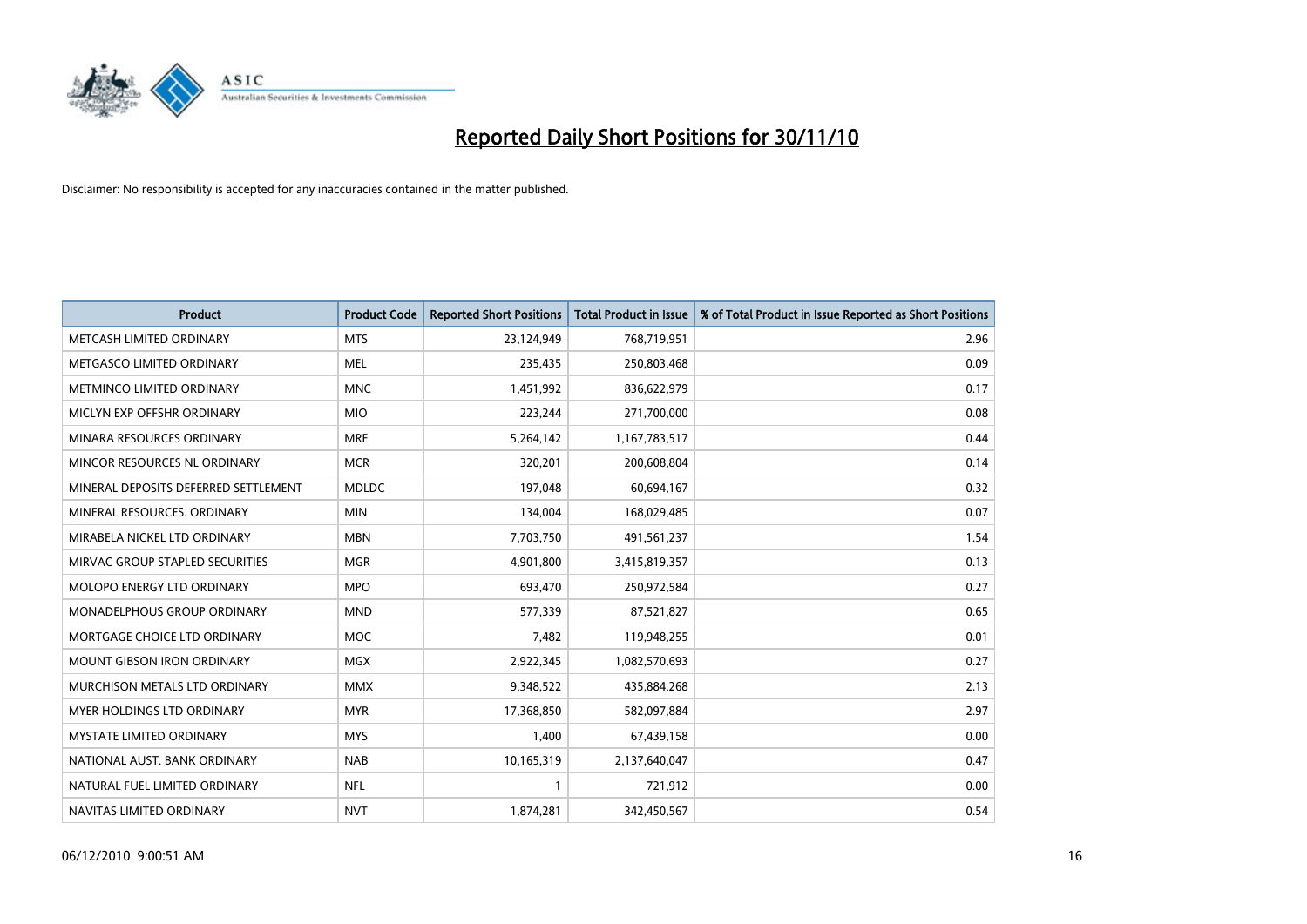

| <b>Product</b>                | <b>Product Code</b> | <b>Reported Short Positions</b> | <b>Total Product in Issue</b> | % of Total Product in Issue Reported as Short Positions |
|-------------------------------|---------------------|---------------------------------|-------------------------------|---------------------------------------------------------|
| NEPTUNE MARINE ORDINARY       | <b>NMS</b>          | 2,024,949                       | 442,245,734                   | 0.45                                                    |
| NEW HOPE CORPORATION ORDINARY | <b>NHC</b>          | 528,456                         | 830,230,549                   | 0.06                                                    |
| NEWCREST MINING ORDINARY      | <b>NCM</b>          | 3,542,220                       | 765,211,675                   | 0.42                                                    |
| NEWS CORP A NON-VOTING CDI    | <b>NWSLV</b>        | 213,900                         | 1,828,204,254                 | 0.01                                                    |
| NEWS CORP B VOTING CDI        | <b>NWS</b>          | 7,392,088                       | 798,520,953                   | 0.93                                                    |
| NEXBIS LIMITED ORDINARY       | <b>NBS</b>          | 63,733                          | 798,356,704                   | 0.01                                                    |
| NEXUS ENERGY LIMITED ORDINARY | <b>NXS</b>          | 5,183,049                       | 1,020,257,304                 | 0.51                                                    |
| NIB HOLDINGS LIMITED ORDINARY | <b>NHF</b>          | 101,709                         | 495,294,322                   | 0.02                                                    |
| NICK SCALI LIMITED ORDINARY   | <b>NCK</b>          | 35,846                          | 81,000,000                    | 0.04                                                    |
| NIDO PETROLEUM ORDINARY       | <b>NDO</b>          | 312,218                         | 1,266,550,321                 | 0.02                                                    |
| NKWE PLATINUM 10C US COMMON   | <b>NKP</b>          | 240,577                         | 559,651,184                   | 0.05                                                    |
| NORTHERN CREST ORDINARY       | <b>NOC</b>          | 24,345                          | 116,074,781                   | 0.02                                                    |
| NORTHERN ENERGY CORP ORDINARY | <b>NEC</b>          | 1,866                           | 128,420,838                   | 0.00                                                    |
| NORTHERN IRON LTD ORDINARY    | <b>NFE</b>          | 1,365,367                       | 336,035,503                   | 0.40                                                    |
| NOVOGEN LIMITED ORDINARY      | <b>NRT</b>          | 56.449                          | 102,125,894                   | 0.06                                                    |
| NRW HOLDINGS LIMITED ORDINARY | <b>NWH</b>          | 1,773,940                       | 251,223,000                   | 0.70                                                    |
| NUFARM LIMITED ORDINARY       | <b>NUF</b>          | 4,494,630                       | 261,775,731                   | 1.72                                                    |
| NUPLEX INDUSTRIES ORDINARY    | <b>NPX</b>          | 77,092                          | 195,060,783                   | 0.04                                                    |
| NYOTA MINERALS LTD ORDINARY   | <b>NYO</b>          | 1,140,000                       | 453,310,583                   | 0.25                                                    |
| OAKTON LIMITED ORDINARY       | <b>OKN</b>          | 551,320                         | 93,674,235                    | 0.58                                                    |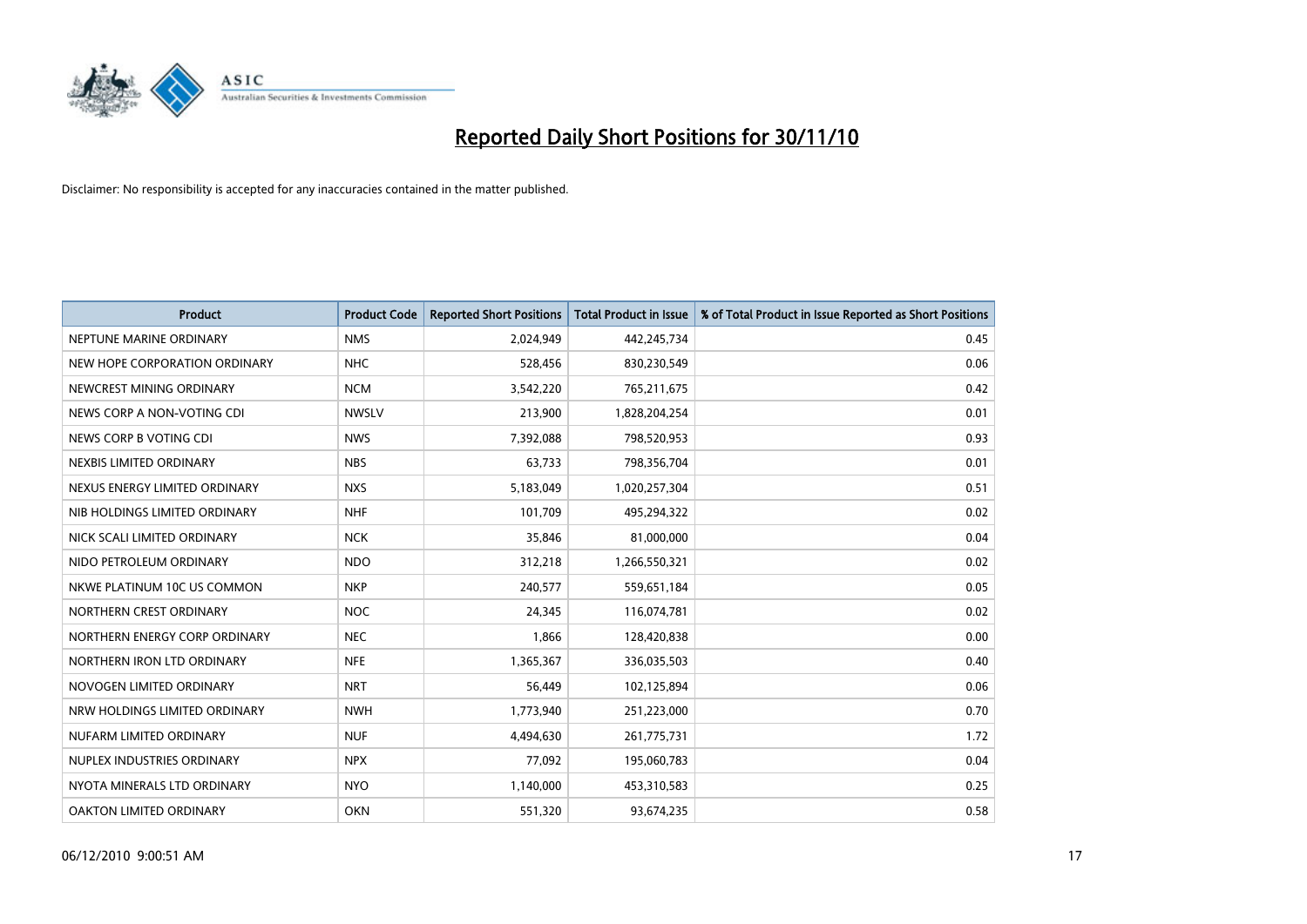

| <b>Product</b>                          | <b>Product Code</b> | <b>Reported Short Positions</b> | <b>Total Product in Issue</b> | % of Total Product in Issue Reported as Short Positions |
|-----------------------------------------|---------------------|---------------------------------|-------------------------------|---------------------------------------------------------|
| OCEANAGOLD CORP. CHESS DEPOSITARY INT   | <b>OGC</b>          | 328,923                         | 261,897,612                   | 0.13                                                    |
| OCEANIA CAPITAL LTD ORDINARY            | <b>OCP</b>          | 2,500                           | 91,921,295                    | 0.00                                                    |
| OIL SEARCH LTD ORDINARY                 | OSH                 | 18,845,509                      | 1,312,888,303                 | 1.43                                                    |
| OM HOLDINGS LIMITED ORDINARY            | <b>OMH</b>          | 1,354,136                       | 503,085,150                   | 0.27                                                    |
| <b>ONESTEEL LIMITED ORDINARY</b>        | OST                 | 2,289,751                       | 1,334,683,421                 | 0.16                                                    |
| ORICA LIMITED ORDINARY                  | ORI                 | 1,169,811                       | 362,100,430                   | 0.30                                                    |
| ORIGIN ENERGY ORDINARY                  | <b>ORG</b>          | 5,951,589                       | 884,493,012                   | 0.65                                                    |
| OROCOBRE LIMITED ORDINARY               | <b>ORE</b>          | 25,866                          | 91,181,996                    | 0.03                                                    |
| OROTONGROUP LIMITED ORDINARY            | ORL                 | 4,481                           | 40,880,902                    | 0.01                                                    |
| OTTO ENERGY LIMITED ORDINARY            | <b>OEL</b>          | 334,971                         | 1,134,540,071                 | 0.03                                                    |
| OZ MINERALS ORDINARY                    | OZL                 | 26,941,629                      | 3,238,546,504                 | 0.82                                                    |
| <b>PACIFIC BRANDS ORDINARY</b>          | <b>PBG</b>          | 3,673,581                       | 931,386,248                   | 0.41                                                    |
| PALADIN ENERGY LTD ORDINARY             | <b>PDN</b>          | 23,255,742                      | 725,357,086                   | 3.18                                                    |
| PANAUST LIMITED ORDINARY                | <b>PNA</b>          | 10,108,192                      | 2,955,176,819                 | 0.35                                                    |
| PANORAMIC RESOURCES ORDINARY            | PAN                 | 907,373                         | 206,075,342                   | 0.44                                                    |
| PAPERLINX LIMITED ORDINARY              | <b>PPX</b>          | 12,550,844                      | 603,580,761                   | 2.06                                                    |
| PAPERLINX SPS TRUST STEP UP PERP. PREF. | <b>PXUPA</b>        | 5,000                           | 2,850,000                     | 0.18                                                    |
| PATTIES FOODS LTD ORDINARY              | PFL                 |                                 | 138,908,853                   | 0.00                                                    |
| PEAK RESOURCES ORDINARY                 | <b>PEK</b>          | 110,126                         | 127,841,866                   | 0.09                                                    |
| PEET LIMITED ORDINARY                   | <b>PPC</b>          | 202,643                         | 302,965,804                   | 0.07                                                    |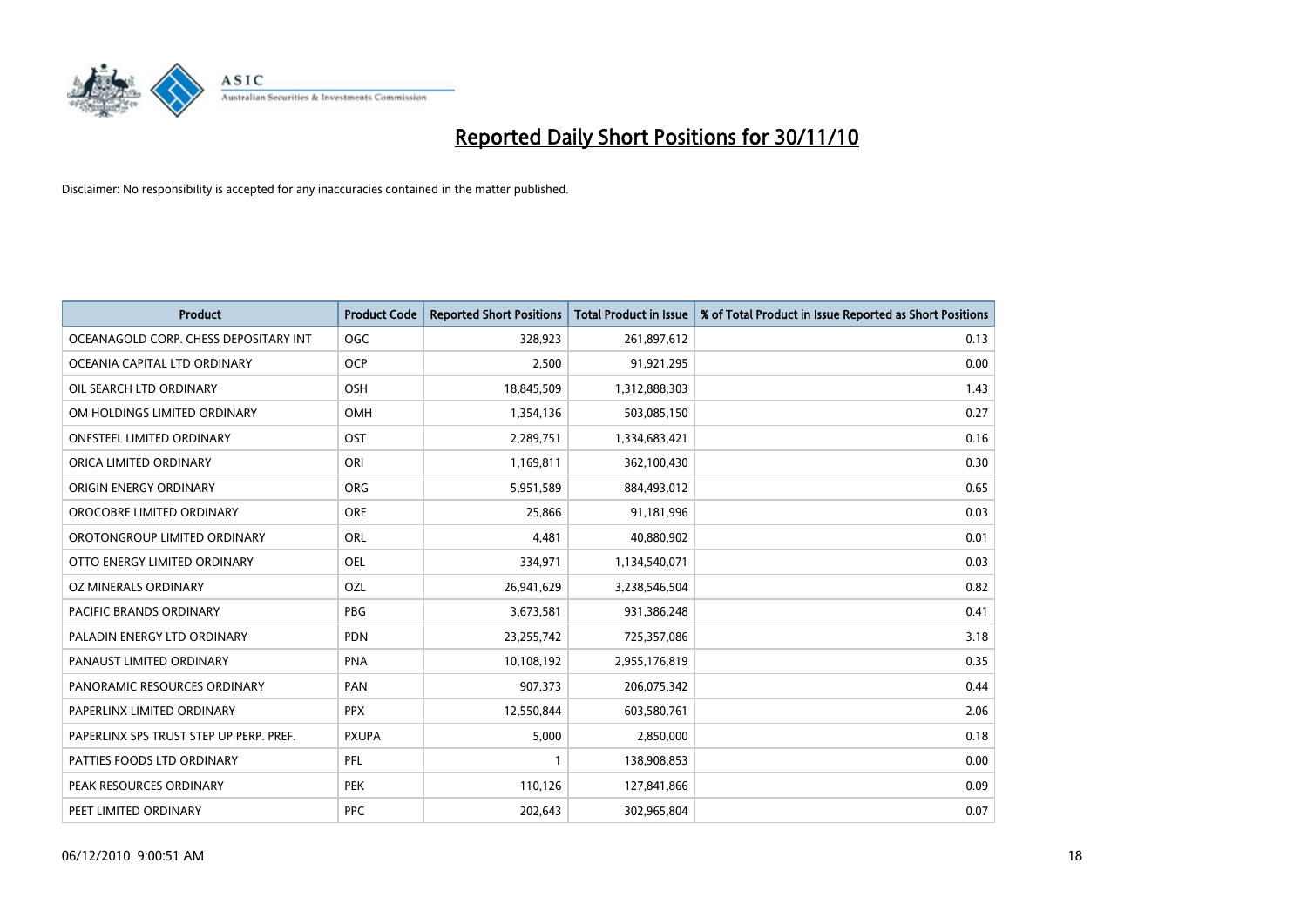

| <b>Product</b>                       | <b>Product Code</b> | <b>Reported Short Positions</b> | Total Product in Issue | % of Total Product in Issue Reported as Short Positions |
|--------------------------------------|---------------------|---------------------------------|------------------------|---------------------------------------------------------|
| PENINSULA ENERGY LTD ORDINARY        | <b>PEN</b>          | 5,000                           | 1,641,797,877          | 0.00                                                    |
| PERILYA LIMITED ORDINARY             | PEM                 | 818,969                         | 526,075,563            | 0.15                                                    |
| PERPETUAL LIMITED ORDINARY           | PPT                 | 1,768,795                       | 43,692,215             | 4.05                                                    |
| PERSEUS MINING LTD ORDINARY          | PRU                 | 1,174,352                       | 421,517,088            | 0.28                                                    |
| PETSEC ENERGY ORDINARY               | <b>PSA</b>          | 223,332                         | 231,283,622            | 0.10                                                    |
| PHARMAXIS LTD ORDINARY               | <b>PXS</b>          | 1,193,213                       | 226,097,684            | 0.53                                                    |
| PHOTON GROUP LTD ORDINARY            | PGA                 | 250,510                         | 1,540,543,357          | 0.02                                                    |
| PIKE RIVER COAL ORDINARY             | <b>PRC</b>          | 257,595                         | 405,513,933            | 0.06                                                    |
| PLATINUM ASSET ORDINARY              | <b>PTM</b>          | 2,764,732                       | 561,347,878            | 0.47                                                    |
| PLATINUM AUSTRALIA ORDINARY          | <b>PLA</b>          | 7,291,012                       | 368,172,255            | 1.98                                                    |
| PLATINUM CAPITAL LTD ORDINARY        | <b>PMC</b>          |                                 | 163,732,888            | 0.00                                                    |
| PLUTON RESOURCES ORDINARY            | PLV                 | 73,657                          | 179,457,362            | 0.04                                                    |
| PMP LIMITED ORDINARY                 | <b>PMP</b>          | 804,586                         | 335,338,483            | 0.24                                                    |
| PORT BOUVARD LIMITED ORDINARY        | PBD                 | 6,754                           | 593,868,295            | 0.00                                                    |
| PREMIER INVESTMENTS ORDINARY         | <b>PMV</b>          | 127,647                         | 155,030,045            | 0.08                                                    |
| PRIMARY HEALTH CARE ORDINARY         | <b>PRY</b>          | 10,151,818                      | 495,978,188            | 2.04                                                    |
| PRIME INFR GROUP. STAPLED SECURITIES | PIH                 | 837,199                         | 351,776,795            | 0.24                                                    |
| PRIME MEDIA GRP LTD ORDINARY         | PRT                 | $\overline{2}$                  | 366,330,303            | 0.00                                                    |
| PRIMEAG AUSTRALIA ORDINARY           | PAG                 | 311,454                         | 150,569,976            | 0.21                                                    |
| PROGEN PHARMACEUTIC ORDINARY         | PGL                 | 151,596                         | 24,709,097             | 0.61                                                    |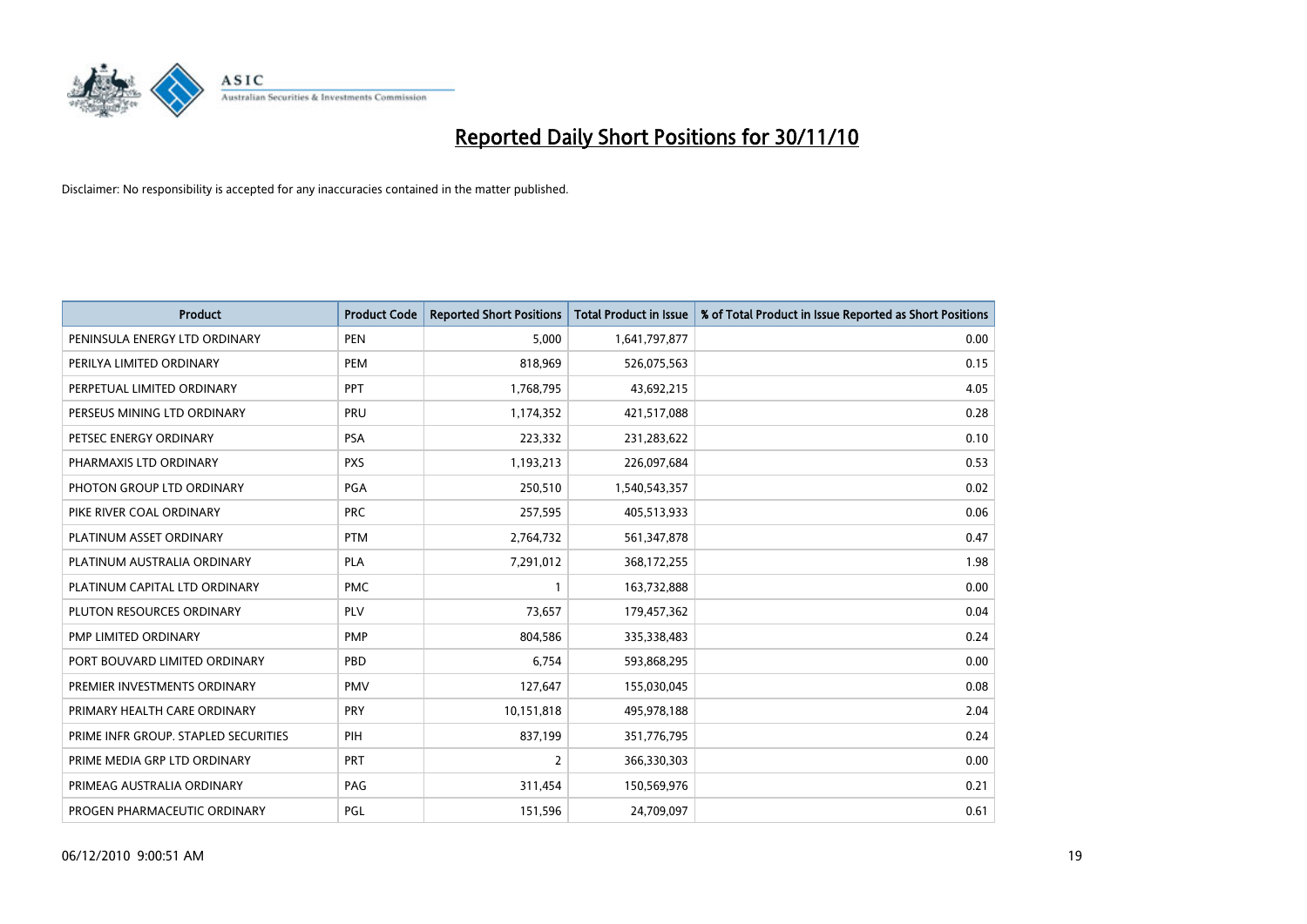

| <b>Product</b>                          | <b>Product Code</b> | <b>Reported Short Positions</b> | Total Product in Issue | % of Total Product in Issue Reported as Short Positions |
|-----------------------------------------|---------------------|---------------------------------|------------------------|---------------------------------------------------------|
| PROGRAMMED ORDINARY                     | <b>PRG</b>          | 541,277                         | 118,169,908            | 0.46                                                    |
| PSIVIDA CORP CDI 1:1                    | <b>PVA</b>          | 6,878                           | 7,805,836              | 0.09                                                    |
| <b>OANTAS AIRWAYS ORDINARY</b>          | QAN                 | 28,920,797                      | 2,265,123,620          | 1.28                                                    |
| OBE INSURANCE GROUP ORDINARY            | <b>OBE</b>          | 18,177,846                      | 1,051,600,529          | 1.70                                                    |
| OR NATIONAL LIMITED DEFERRED SETTLEMENT | <b>ORN</b>          | 32,545,258                      | 2,440,000,000          | 1.33                                                    |
| RAMELIUS RESOURCES ORDINARY             | <b>RMS</b>          | 37,248                          | 291,208,795            | 0.01                                                    |
| RAMSAY HEALTH CARE ORDINARY             | <b>RHC</b>          | 2,389,129                       | 202,081,252            | 1.17                                                    |
| RANGE RESOURCES LTD ORDINARY            | <b>RRS</b>          | 1,250,000                       | 1,192,102,885          | 0.10                                                    |
| <b>RCR TOMLINSON ORDINARY</b>           | <b>RCR</b>          | 68,067                          | 131,887,672            | 0.05                                                    |
| <b>REA GROUP ORDINARY</b>               | <b>REA</b>          | 29,468                          | 129,691,280            | 0.02                                                    |
| RED 5 LIMITED ORDINARY                  | <b>RED</b>          | 388,235                         | 1,277,288,043          | 0.03                                                    |
| <b>RED FORK ENERGY ORDINARY</b>         | <b>RFE</b>          | 7,696                           | 139,535,000            | 0.01                                                    |
| REDFLEX HOLDINGS ORDINARY               | <b>RDF</b>          | 8,862                           | 110,345,599            | 0.01                                                    |
| REED RESOURCES LTD ORDINARY             | <b>RDR</b>          | 268,205                         | 192,271,768            | 0.14                                                    |
| <b>REGIS RESOURCES ORDINARY</b>         | <b>RRL</b>          | 981,646                         | 429,555,834            | 0.22                                                    |
| RESMED INC CDI 10:1                     | <b>RMD</b>          | 10,350,275                      | 1,516,163,980          | 0.69                                                    |
| RESOLUTE MINING ORDINARY                | <b>RSG</b>          | 1,239,141                       | 451,648,787            | 0.27                                                    |
| RESOURCE EQUIP LTD ORDINARY             | <b>RQL</b>          | 130,876                         | 154,247,577            | 0.08                                                    |
| <b>RESOURCE GENERATION ORDINARY</b>     | <b>RES</b>          | 467,723                         | 210,080,530            | 0.23                                                    |
| REVERSE CORP LIMITED ORDINARY           | <b>REF</b>          | 25,141                          | 92,382,175             | 0.03                                                    |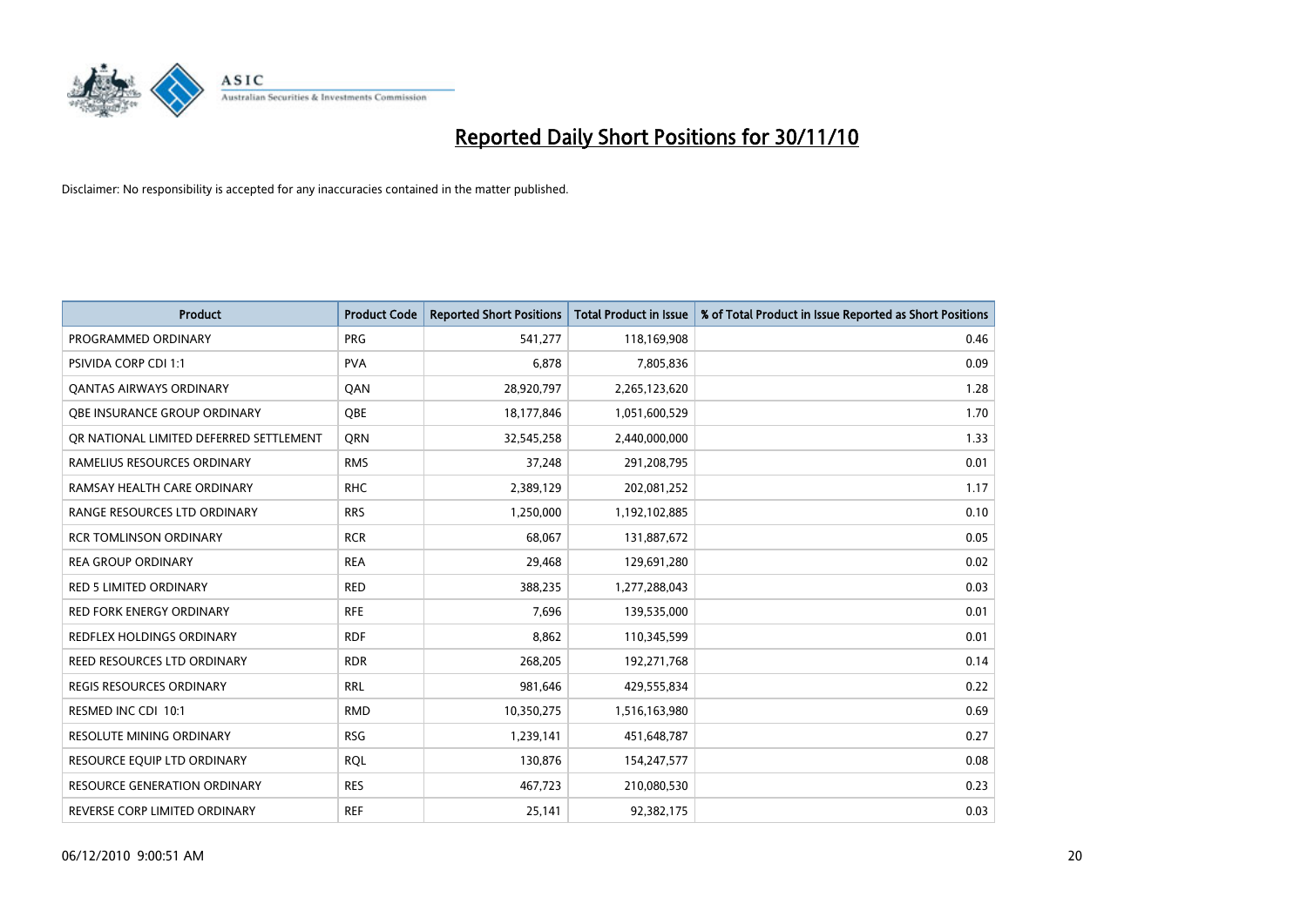

| <b>Product</b>                       | <b>Product Code</b> | <b>Reported Short Positions</b> | Total Product in Issue | % of Total Product in Issue Reported as Short Positions |
|--------------------------------------|---------------------|---------------------------------|------------------------|---------------------------------------------------------|
| <b>REX MINERALS LIMITED ORDINARY</b> | <b>RXM</b>          | 80,000                          | 133,284,460            | 0.06                                                    |
| RHG LIMITED ORDINARY                 | <b>RHG</b>          | 123,020                         | 318,745,978            | 0.03                                                    |
| <b>RIDLEY CORPORATION ORDINARY</b>   | <b>RIC</b>          | 53,937                          | 307,817,071            | 0.02                                                    |
| RIO TINTO LIMITED ORDINARY           | <b>RIO</b>          | 16,541,971                      | 435,758,720            | 3.82                                                    |
| <b>RIVERCITY MOTORWAY STAPLED</b>    | <b>RCY</b>          | 400,208                         | 957,010,115            | 0.04                                                    |
| RIVERSDALE MINING ORDINARY           | <b>RIV</b>          | 1,659,231                       | 236,546,188            | 0.69                                                    |
| ROC OIL COMPANY ORDINARY             | <b>ROC</b>          | 3,102,127                       | 713,154,560            | 0.43                                                    |
| SAI GLOBAL LIMITED ORDINARY          | SAI                 | 173,870                         | 197,905,160            | 0.07                                                    |
| SALMAT LIMITED ORDINARY              | <b>SLM</b>          | 78,195                          | 159,134,483            | 0.05                                                    |
| SAMSON OIL & GAS LTD ORDINARY        | SSN                 | 390,000                         | 1,664,588,164          | 0.02                                                    |
| SANDFIRE RESOURCES ORDINARY          | <b>SFR</b>          | 109,325                         | 142,537,496            | 0.07                                                    |
| <b>SANTOS LTD ORDINARY</b>           | <b>STO</b>          | 4,531,101                       | 834,142,456            | 0.54                                                    |
| SARACEN MINERAL ORDINARY             | <b>SAR</b>          | 205,356                         | 492,151,415            | 0.04                                                    |
| SEDGMAN LIMITED ORDINARY             | <b>SDM</b>          | 155,992                         | 207,997,898            | 0.07                                                    |
| SEEK LIMITED ORDINARY                | <b>SEK</b>          | 3,034,771                       | 336,584,488            | 0.90                                                    |
| SENETAS CORPORATION ORDINARY         | <b>SEN</b>          | 756,999                         | 461,522,263            | 0.16                                                    |
| SERVCORP LIMITED ORDINARY            | SRV                 | 172,925                         | 98,440,807             | 0.17                                                    |
| SERVICE STREAM ORDINARY              | <b>SSM</b>          | 344,663                         | 283,418,867            | 0.12                                                    |
| SEVEN GROUP HOLDINGS ORDINARY        | <b>SVW</b>          | 309,685                         | 305,410,281            | 0.10                                                    |
| SIGMA PHARMACEUTICAL ORDINARY        | SIP                 | 9,426,793                       | 1,178,626,572          | 0.80                                                    |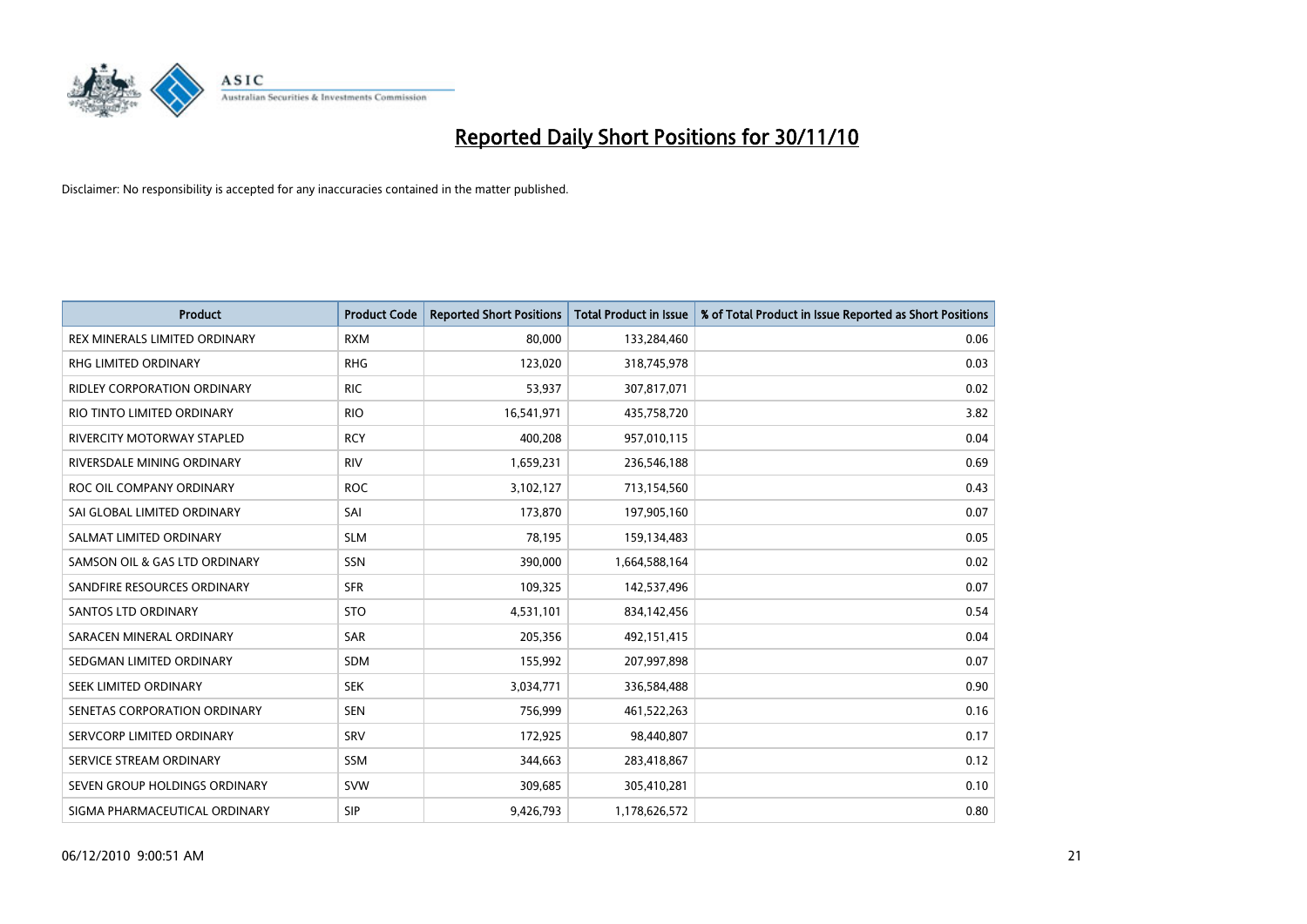

| <b>Product</b>                           | <b>Product Code</b> | <b>Reported Short Positions</b> | Total Product in Issue | % of Total Product in Issue Reported as Short Positions |
|------------------------------------------|---------------------|---------------------------------|------------------------|---------------------------------------------------------|
| SIHAYO GOLD LIMITED ORDINARY             | <b>SIH</b>          | 45,000                          | 600,698,578            | 0.01                                                    |
| SILEX SYSTEMS ORDINARY                   | <b>SLX</b>          | 189,471                         | 149,506,391            | 0.11                                                    |
| SILVER LAKE RESOURCE ORDINARY            | <b>SLR</b>          | 543,045                         | 178,882,838            | 0.29                                                    |
| SIMS METAL MGMT LTD ORDINARY             | SGM                 | 4,243,848                       | 204,740,467            | 2.06                                                    |
| SINGAPORE TELECOMM. CHESS DEPOSITARY INT | SGT                 | 3,874,156                       | 381,238,779            | 1.01                                                    |
| SKILLED GROUP LTD ORDINARY               | <b>SKE</b>          | 101,590                         | 190,738,408            | 0.05                                                    |
| SKY CITY ENTERTAIN, ORDINARY             | <b>SKC</b>          | 14,391,956                      | 575,114,687            | 2.50                                                    |
| SKY NETWORK ORDINARY                     | <b>SKT</b>          | 1,365,560                       | 389,139,785            | 0.35                                                    |
| SMS MANAGEMENT, ORDINARY                 | <b>SMX</b>          | 36,580                          | 67,661,358             | 0.05                                                    |
| SONIC HEALTHCARE ORDINARY                | <b>SHL</b>          | 5,708,659                       | 388,429,875            | 1.49                                                    |
| SOUL PATTINSON (W.H) ORDINARY            | SOL                 | 1,467                           | 238,640,580            | 0.00                                                    |
| SP AUSNET STAPLED SECURITIES             | <b>SPN</b>          | 7,545,913                       | 2,748,353,504          | 0.26                                                    |
| SPARK INFRASTRUCTURE STAPLED SECURITIES  | SKI                 | 18,021,720                      | 1,326,734,264          | 1.35                                                    |
| SPDR 200 FUND ETF UNITS                  | <b>STW</b>          | 4,693                           | 57,428,081             | 0.01                                                    |
| SPECIALTY FASHION ORDINARY               | <b>SFH</b>          | 1,028,894                       | 191,268,264            | 0.54                                                    |
| SPOTLESS GROUP LTD ORDINARY              | <b>SPT</b>          | 1,438,302                       | 261,070,153            | 0.55                                                    |
| ST BARBARA LIMITED DEFERRED SETTLEMENT   | SBMDA               | 3,578,466                       | 325,611,402            | 1.11                                                    |
| STAGING CONNECTIONS ORDINARY             | <b>STG</b>          | 2,917,189                       | 78,317,726             | 3.72                                                    |
| STANMORE COAL LTD ORDINARY               | <b>SMR</b>          | 17,231                          | 77,750,738             | 0.02                                                    |
| STARPHARMA HOLDINGS ORDINARY             | SPL                 | 3,600                           | 240,622,208            | 0.00                                                    |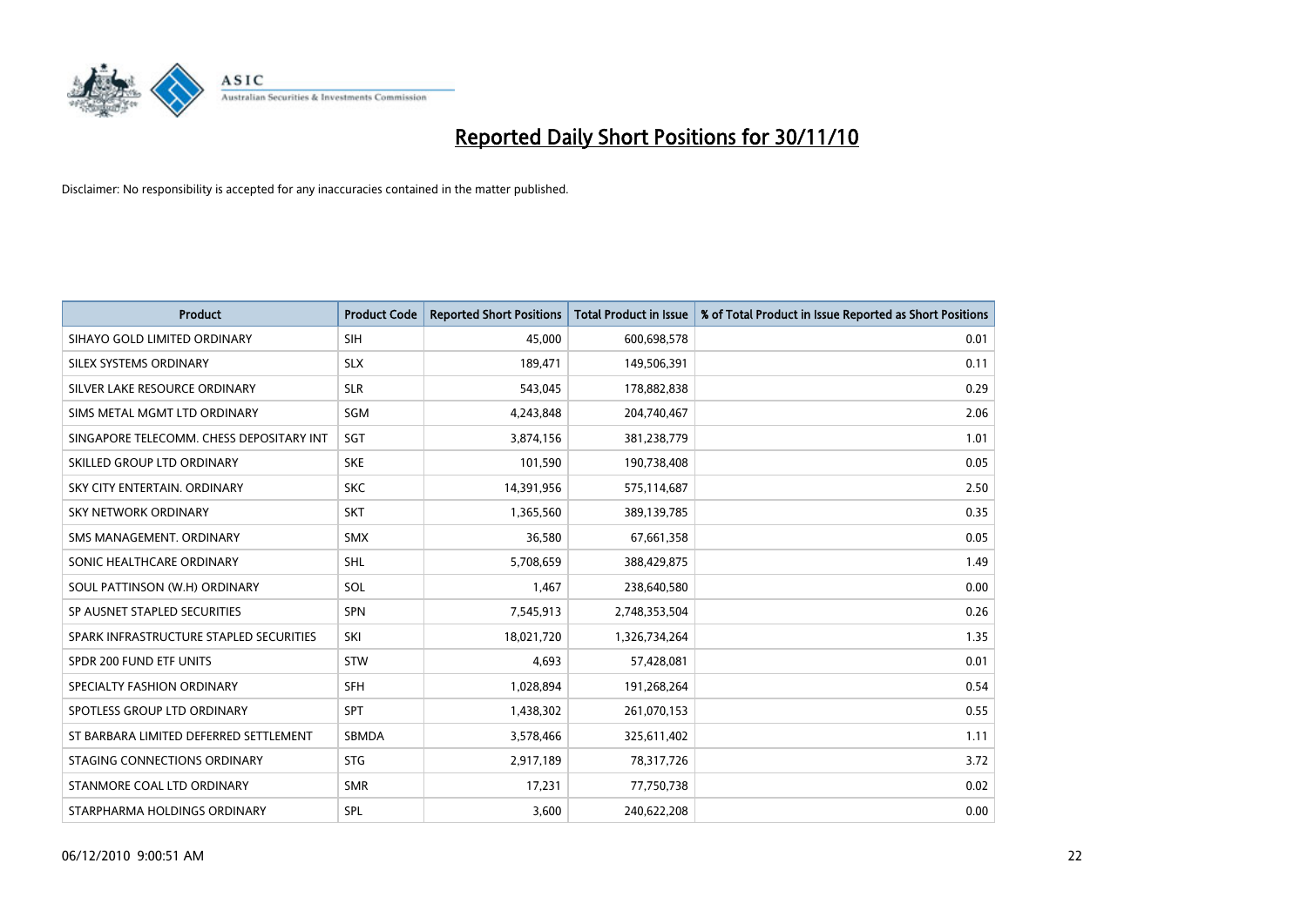

| <b>Product</b>                       | <b>Product Code</b> | <b>Reported Short Positions</b> | <b>Total Product in Issue</b> | % of Total Product in Issue Reported as Short Positions |
|--------------------------------------|---------------------|---------------------------------|-------------------------------|---------------------------------------------------------|
| STH AMERICAN COR LTD ORDINARY        | SAY                 | 9,200                           | 233,651,371                   | 0.00                                                    |
| STHN CROSS MEDIA ORDINARY            | SXL                 | 63,444                          | 378,827,750                   | 0.01                                                    |
| STOCKLAND UNITS/ORD STAPLED          | SGP                 | 13,238,893                      | 2,383,036,717                 | 0.54                                                    |
| STRAITS RESOURCES ORDINARY           | SRL                 | 4,711,595                       | 255,203,613                   | 1.84                                                    |
| STW COMMUNICATIONS ORDINARY          | SGN                 | 228,877                         | 364,310,964                   | 0.06                                                    |
| SUNCORP-METWAY, ORDINARY             | <b>SUN</b>          | 5,685,774                       | 1,281,390,524                 | 0.43                                                    |
| SUNDANCE RESOURCES ORDINARY          | <b>SDL</b>          | 16,515,869                      | 2,709,995,932                 | 0.61                                                    |
| SUNLAND GROUP LTD ORDINARY           | <b>SDG</b>          | 59,385                          | 244,284,103                   | 0.02                                                    |
| SUPER CHEAP AUTO GRP ORDINARY        | SUL                 | 36,787                          | 128,902,619                   | 0.03                                                    |
| SWICK MINING ORDINARY                | SWK                 | 1,548                           | 236,724,970                   | 0.00                                                    |
| SYMEX HOLDINGS ORDINARY              | SYM                 | 6,633                           | 125,037,628                   | 0.01                                                    |
| <b>TABCORP HOLDINGS LTD ORDINARY</b> | <b>TAH</b>          | 2,213,360                       | 684,918,140                   | 0.31                                                    |
| <b>TALENT2 INTERNATION ORDINARY</b>  | <b>TWO</b>          | 7                               | 141,671,625                   | 0.00                                                    |
| <b>TALISMAN MINING ORDINARY</b>      | <b>TLM</b>          | 66,954                          | 113,287,256                   | 0.06                                                    |
| TANAMI GOLD NL ORDINARY              | <b>TAM</b>          | 68,939                          | 260,947,676                   | 0.03                                                    |
| TAP OIL LIMITED ORDINARY             | <b>TAP</b>          | 589,744                         | 240,967,311                   | 0.24                                                    |
| TASSAL GROUP LIMITED ORDINARY        | <b>TGR</b>          | 1,760,495                       | 146,304,404                   | 1.19                                                    |
| <b>TATTS GROUP LTD ORDINARY</b>      | <b>TTS</b>          | 5,184,003                       | 1,300,888,465                 | 0.38                                                    |
| TELECOM CORPORATION ORDINARY         | <b>TEL</b>          | 31,462,797                      | 1,924,581,727                 | 1.64                                                    |
| TELSTRA CORPORATION. ORDINARY        | <b>TLS</b>          | 21,527,473                      | 12,443,074,357                | 0.15                                                    |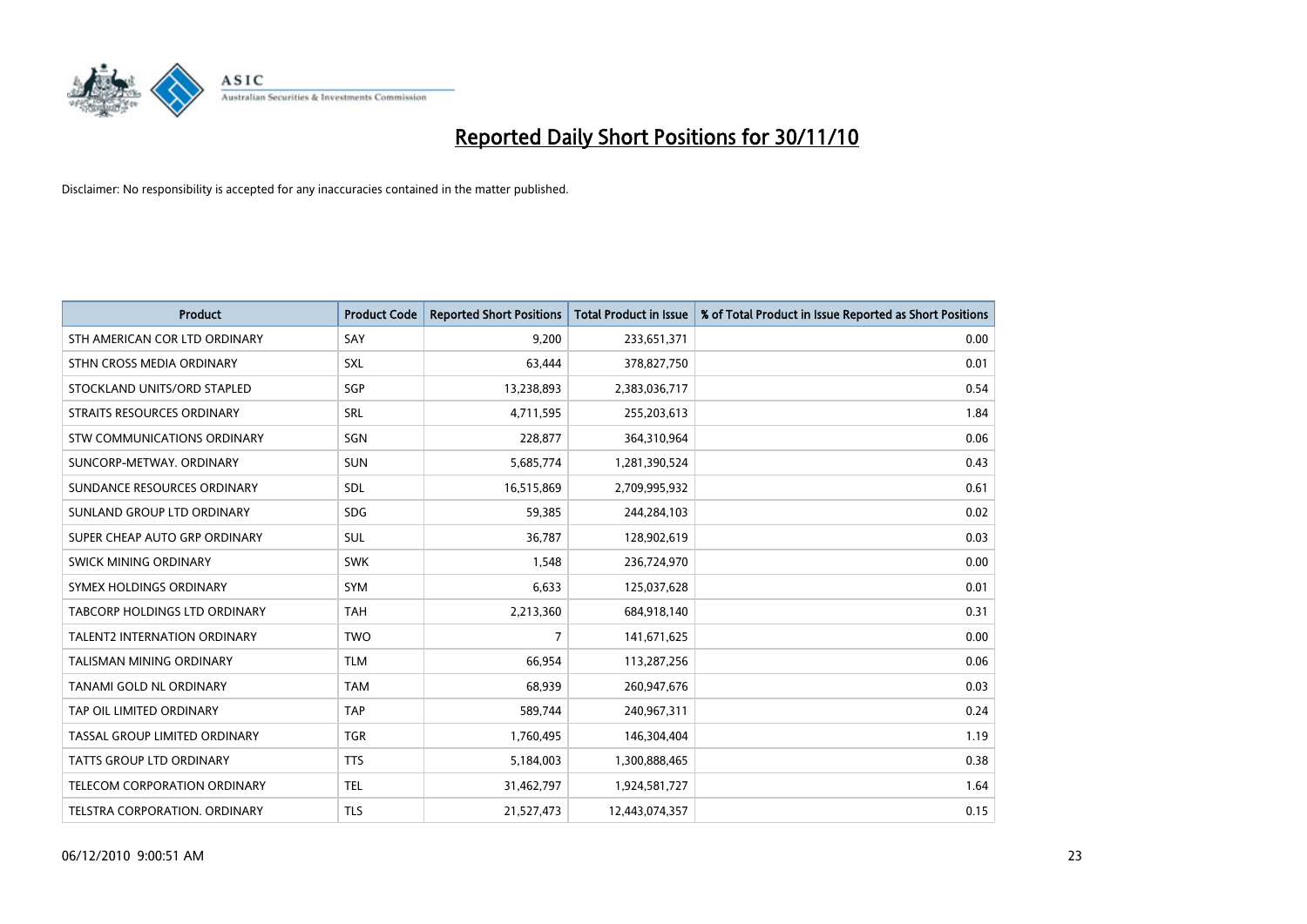

| <b>Product</b>                          | <b>Product Code</b> | <b>Reported Short Positions</b> | <b>Total Product in Issue</b> | % of Total Product in Issue Reported as Short Positions |
|-----------------------------------------|---------------------|---------------------------------|-------------------------------|---------------------------------------------------------|
| TEN NETWORK HOLDINGS ORDINARY           | <b>TEN</b>          | 16,242,694                      | 1,045,236,720                 | 1.58                                                    |
| TFS CORPORATION LTD ORDINARY            | <b>TFC</b>          | 63,054                          | 227,360,909                   | 0.02                                                    |
| THE REJECT SHOP ORDINARY                | <b>TRS</b>          | 28,256                          | 26,033,570                    | 0.11                                                    |
| THOR MINING PLC CHESS DEPOSITARY        | <b>THR</b>          | 2,307                           | 288,754,017                   | 0.00                                                    |
| THORN GROUP LIMITED ORDINARY            | <b>TGA</b>          | 2,361                           | 129,459,770                   | 0.00                                                    |
| THUNDELARRA EXPLOR, ORDINARY            | <b>THX</b>          | 6,261                           | 152,912,482                   | 0.00                                                    |
| <b>TIGER RESOURCES ORDINARY</b>         | <b>TGS</b>          | 169,554                         | 596,873,151                   | 0.03                                                    |
| TIMBERCORP LIMITED ORDINARY             | <b>TIM</b>          | 90,075                          | 352,071,429                   | 0.02                                                    |
| <b>TISHMAN SPEYER UNITS</b>             | <b>TSO</b>          | 49,427                          | 338,440,904                   | 0.01                                                    |
| TNG LIMITED ORDINARY                    | <b>TNG</b>          | 4,321                           | 258,055,076                   | 0.00                                                    |
| TOLL HOLDINGS LTD ORDINARY              | <b>TOL</b>          | 10,690,289                      | 706,577,616                   | 1.51                                                    |
| TORO ENERGY LIMITED ORDINARY            | <b>TOE</b>          | 158,404                         | 964,936,676                   | 0.01                                                    |
| <b>TOWER AUSTRALIA ORDINARY</b>         | <b>TAL</b>          | 235,023                         | 415,928,881                   | 0.05                                                    |
| <b>TOWER LIMITED ORDINARY</b>           | <b>TWR</b>          | 691,133                         | 260,631,787                   | 0.26                                                    |
| TOX FREE SOLUTIONS ORDINARY             | <b>TOX</b>          | 92,131                          | 91,855,500                    | 0.09                                                    |
| TPG TELECOM LIMITED ORDINARY            | <b>TPM</b>          | 3,264,790                       | 775,522,421                   | 0.41                                                    |
| TRANSFIELD SERV INFR STAPLED SECURITIES | <b>TSI</b>          | 456,332                         | 434,862,971                   | 0.11                                                    |
| TRANSFIELD SERVICES ORDINARY            | <b>TSE</b>          | 3,681,018                       | 441,350,229                   | 0.84                                                    |
| TRANSPACIFIC INDUST, ORDINARY           | <b>TPI</b>          | 8,802,402                       | 960,638,735                   | 0.90                                                    |
| TRANSURBAN GROUP TRIPLE STAPLED SEC.    | <b>TCL</b>          | 4.848.658                       | 1,441,290,633                 | 0.32                                                    |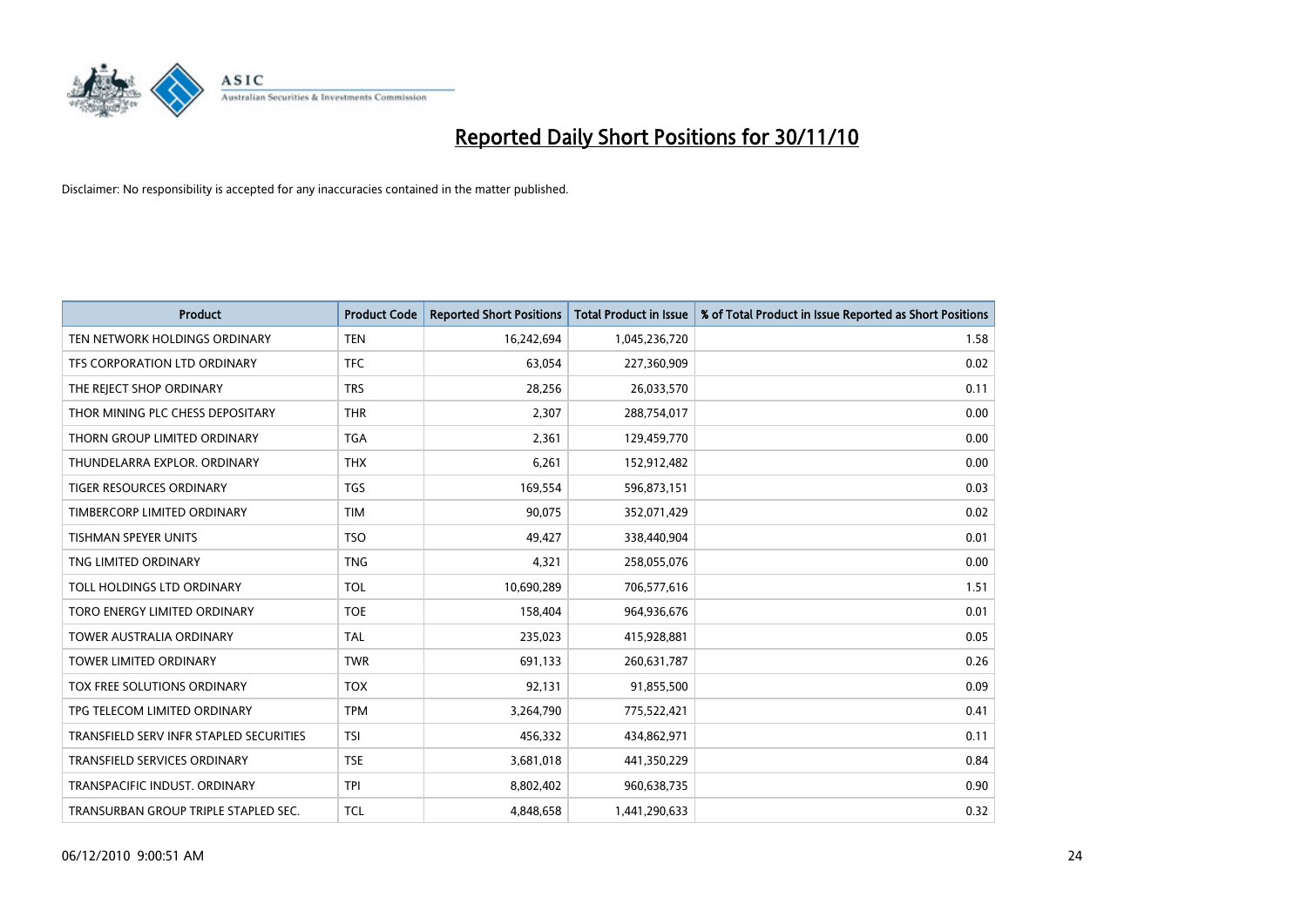

| <b>Product</b>                            | <b>Product Code</b> | <b>Reported Short Positions</b> | <b>Total Product in Issue</b> | % of Total Product in Issue Reported as Short Positions |
|-------------------------------------------|---------------------|---------------------------------|-------------------------------|---------------------------------------------------------|
| TRINITY GROUP STAPLED SECURITIES          | <b>TCQ</b>          | 3,419                           | 231,701,539                   | 0.00                                                    |
| TROY RESOURCES NL ORDINARY                | <b>TRY</b>          | 30,966                          | 87,474,323                    | 0.04                                                    |
| UGL LIMITED ORDINARY                      | UGL                 | 4,617,942                       | 166,028,705                   | 2.78                                                    |
| UNILIFE CORPORATION CDI US PROHIBITED     | <b>UNS</b>          | 176,794                         | 240,497,820                   | 0.07                                                    |
| UXC LIMITED ORDINARY                      | <b>UXC</b>          | 31,761                          | 305,789,718                   | 0.01                                                    |
| VALAD PROPERTY GROUP STAPLED US PROHIBIT. | <b>VPG</b>          | 3,809,982                       | 115,108,116                   | 3.30                                                    |
| <b>VDM GROUP LIMITED ORDINARY</b>         | <b>VMG</b>          | 11,116                          | 193,127,749                   | 0.01                                                    |
| <b>VENTURE MINERALS ORDINARY</b>          | <b>VMS</b>          | 6,500                           | 220,943,592                   | 0.00                                                    |
| <b>VILLAGE ROADSHOW LTD ORDINARY</b>      | <b>VRL</b>          | 450                             | 151,318,100                   | 0.00                                                    |
| <b>VIRGIN BLUE HOLDINGS ORDINARY</b>      | <b>VBA</b>          | 17,443,498                      | 2,209,126,568                 | 0.79                                                    |
| VISION GROUP HLDGS ORDINARY               | <b>VGH</b>          | 78,000                          | 72,771,187                    | 0.11                                                    |
| <b>VITA GROUP LTD ORDINARY</b>            | <b>VTG</b>          | 75,190                          | 142,499,800                   | 0.05                                                    |
| VITERRA INC CDI 1:1                       | <b>VTA</b>          | 4,177                           | 68,629,939                    | 0.01                                                    |
| <b>WAREHOUSE GROUP ORDINARY</b>           | <b>WHS</b>          | 251,483                         | 311,195,868                   | 0.08                                                    |
| <b>WATPAC LIMITED ORDINARY</b>            | <b>WTP</b>          | 7,535                           | 183,341,382                   | 0.00                                                    |
| <b>WDS LIMITED ORDINARY</b>               | <b>WDS</b>          | 9,523                           | 143,107,458                   | 0.01                                                    |
| <b>WEBJET LIMITED ORDINARY</b>            | <b>WEB</b>          | 99,488                          | 77,361,278                    | 0.14                                                    |
| <b>WESFARMERS LIMITED ORDINARY</b>        | <b>WES</b>          | 20,369,259                      | 1,005,179,423                 | 2.00                                                    |
| WESFARMERS LIMITED PARTIALLY PROTECTED    | <b>WESN</b>         | 1,508,654                       | 151,892,739                   | 0.99                                                    |
| WEST AUSTRALIAN NEWS ORDINARY             | <b>WAN</b>          | 7,539,388                       | 219,668,970                   | 3.44                                                    |